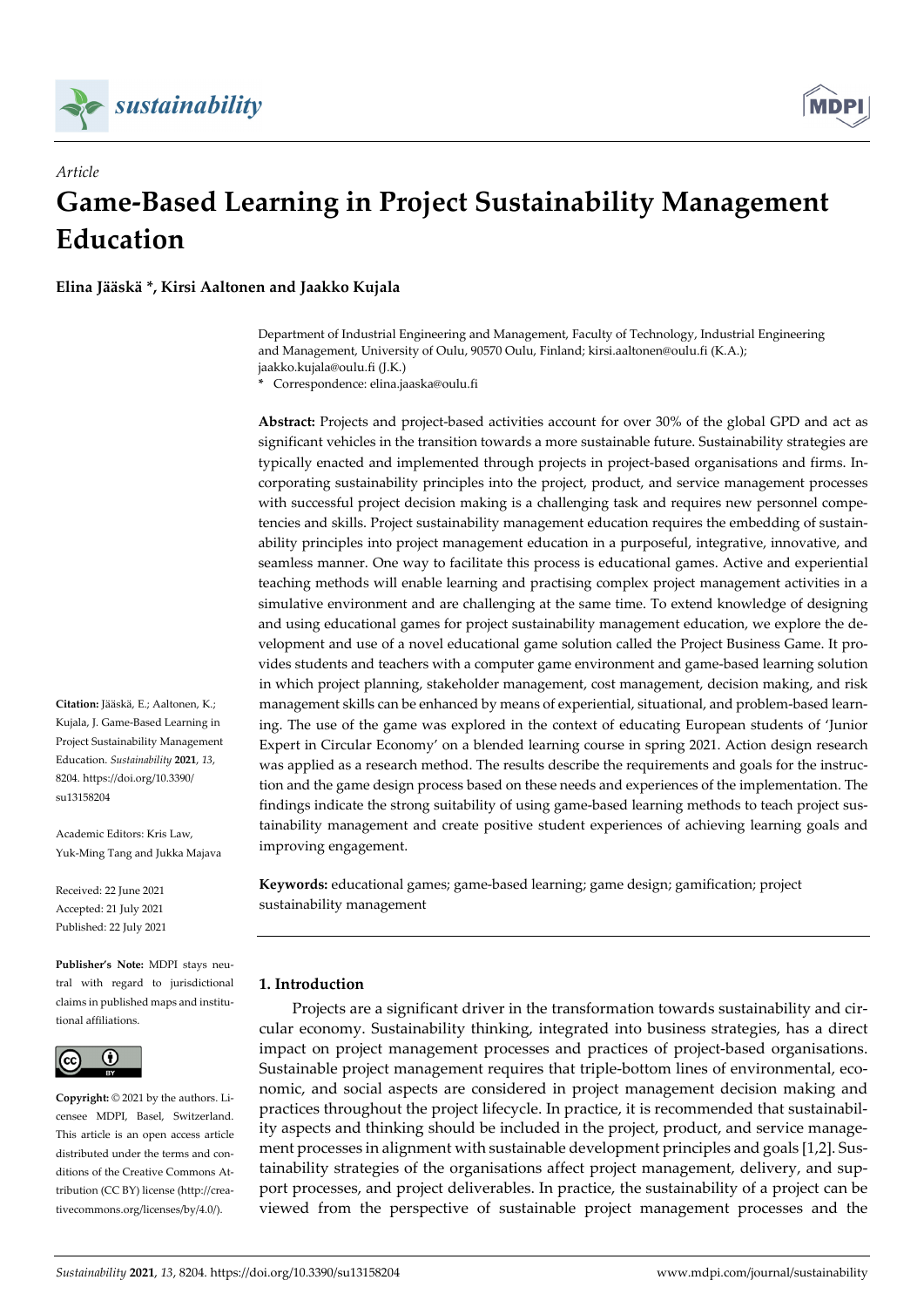sustainability of the project products. Project sustainability management frameworks have been studied and developed, especially in the context of manufacturing and construction project management [3,4], from software or information system project management perspectives [5–7].

Incorporating a sustainable perspective into project management processes and practices positively affects project success [8] and supports project performance [9]. Effective sustainability management can also increase the competitive advantage of companies. Consequently, project managers with project sustainability management skills and competences are needed to guarantee future business success. Project management higher education must recognise and respond to the requirements derived from the nexus of sustainability and project management. Sustainability-related decision making in the context of projects is not conducted in isolation, but it needs to be taken into account and balanced with other project-related demands and requirements. A challenge for project management education is to incorporate project sustainability thinking and management as an integral and harmonised part of project management teaching instead of as separate, independent disciplines.

Project managers need additional skills, on top of traditional project management skills, that qualify them to identify, plan, and execute projects and produce deliverables or products according to sustainability principles and objectives. Teaching these skills in an engaging manner is a challenging task for which novel pedagogical tools and approaches are needed. Educational games provide students with an environment in which real-life phenomena are simulated. Essential skills such as project cost management, informed decision making, stakeholder engagement, uncertainty management, and project control can be practised while playing the game. This paper describes and illustrates the design process of a game-based learning method to solve teaching and learning challenges related to project sustainability management skills. Experiences of the method from the teachers' and learners' perspectives are also explored.

Experiential learning theory, in which knowledge is created through the transformation of experience [10], is a foundation for game-based learning methods, enhancing and completing learning in higher education. Other learning theories, such as constructivism [11], situated learning [12], and problem-based learning [13], also form the pedagogical background for the use of game-based learning methods. The game environment facilitates the understanding of how to manage connections between people and activities, integration and uncertainty. In addition to discipline-based skills, game-based learning can improve students' generic skills, such as decision making, problem-solving, and collaboration, all of which are competences that project managers need to practise and master. Learning can be achieved and enhanced by means of concrete and active experimentation, abstract conceptualisation, reflective observation, and feedback [10].

This study aims to provide new knowledge about how a computer-game-based learning method can be successfully designed and applied to teach sustainability management in projects. The research question of this paper is: *how can game-based learning be utilised in project sustainability management education*? Educational games offer learners a safe setting to practise management skills in a simulative environment without fear of failure or harmful consequences, which is not possible in real-life projects. The use of educational games in teaching provides students with an experiential learning opportunity, which makes them active learners, improves their learning outcomes, and develops project sustainability management competence.

This paper studies the development and use of an educational game called the 'Project Business Bame' (PBG) in the context of educating European students of the 'Junior Expert in Circular Economy' blended learning course in spring 2021. The learning approach and insights are presented as follows. First, we present the concepts of project sustainability management, gamification of education, and game-based learning to map the somewhat varying terminology in the existing literature. We enlighten the overall experiences of using gamified education methods in university teaching of management and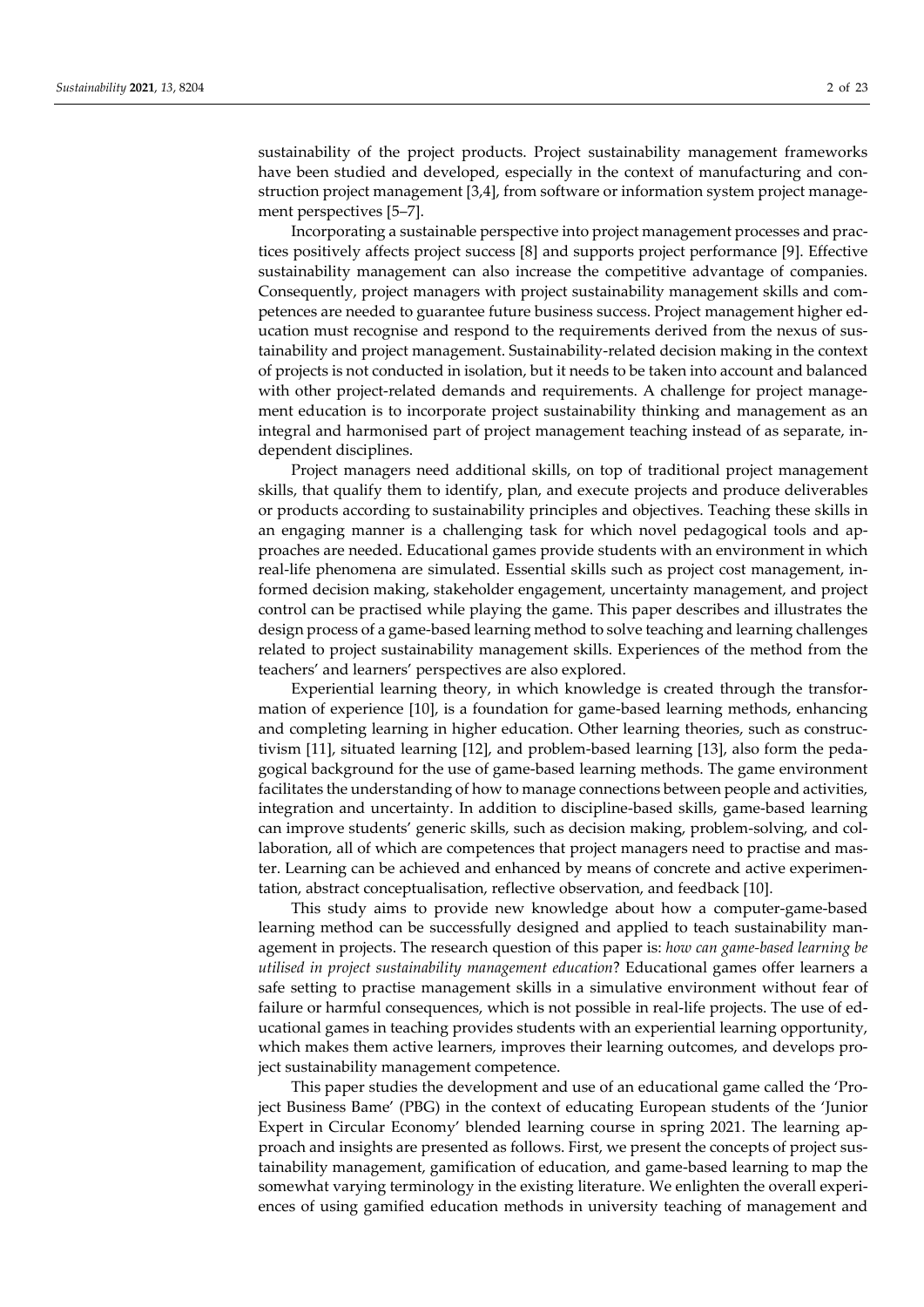engineering subjects as a brief background review. Next, we introduce game design elements to explain the principles of the educational game definition and configuration of this case study. We describe the project sustainability management teaching case, the game environment, and the educational philosophy connected to the game, then continue by describing the design process of how the sustainability theme was incorporated into PBG, based on the project management learning goals of the course module. Finally, we present, analyse, and draw conclusions about students' experiences of using game-based learning as a method to learn project sustainability management. Student surveys were conducted to collect feedback on the course module and the use of PBG as an educational method. Survey data is used to support the analysis and discussion of the potential benefits and disadvantages of the learning approach in the PBG case.

## **2. Theoretical Background**

This chapter consists of a brief literature review introducing the concepts of project sustainability management, gamified learning, and educational game design elements.

# *2.1. Project Sustainability Management*

Sustainable project management is 'the planning, monitoring, and controlling of project delivery and support processes, with consideration of the environmental, economic, and social aspects of the life cycle of the project's resources, processes, deliverables, and effects, aimed at realising benefits for stakeholders and performed in a transparent, fair, and ethical way that includes proactive stakeholder participation' [2] (p. 17). This comprehensive definition sets the baseline for project sustainability management competence development. At the company level, sustainability affects portfolio decisions, and sustainability assessment frameworks can be used to align innovations, products, and project portfolios with sustainability strategies [1,14,15].

Different frameworks to assist decision making when evaluating projects in different life cycle phases from environmental, economic, and social aspects can be used [16]. One framework developed by Sánchez [16] integrates sustainability issues into project management, containing methods for stakeholder analysis, strategy mapping, and KPI definitions, resulting in ranked and optimised project portfolios. This framework can be used for project sustainability analysis, control or change of activities. A new 'school of thought' was introduced by Silvius [17], where sustainability in project management manifested as considering societal perspective, stakeholder management, value-based approaches, and triple-bottom-line criteria. More recent research has found that four features depict sustainable project management: holistic triple-bottom-line thinking (not just profitability), sustainability included in the entire project life cycle and outcomes, strong stakeholder involvement, and ethical contribution to society [3].

Silvius and Schipper [2] stress the role of stakeholders in their definition of sustainable project management, urging transparency, accountability, and proactivity in project stakeholder management. Management for stakeholders instead of the management of stakeholders widens stakeholder influence on sustainable project management [18]. Therefore, project sustainability strategy needs to be thoroughly considered and incorporated early enough in the project initiation and planning phases to ensure strong project organisation and stakeholder engagement [15,19]. Early engagement of external stakeholders in the project's decision making is particularly relevant from the perspective of social sustainability. In project contexts, social impact assessment (SIA) as part of the environmental impact assessment process is a value-adding tool to gain external stakeholders' insights, as well as commit them to the project [20]. Sustainable supplier practices are also crucial for addressing the three pillars of sustainability and include responsible supplier selection decisions and the development of suppliers' sustainability competences and capabilities during the project [21,22].

The most important project sustainability-related decisions are typically made in the project design stage [19]. Project product-related decisions have significant implications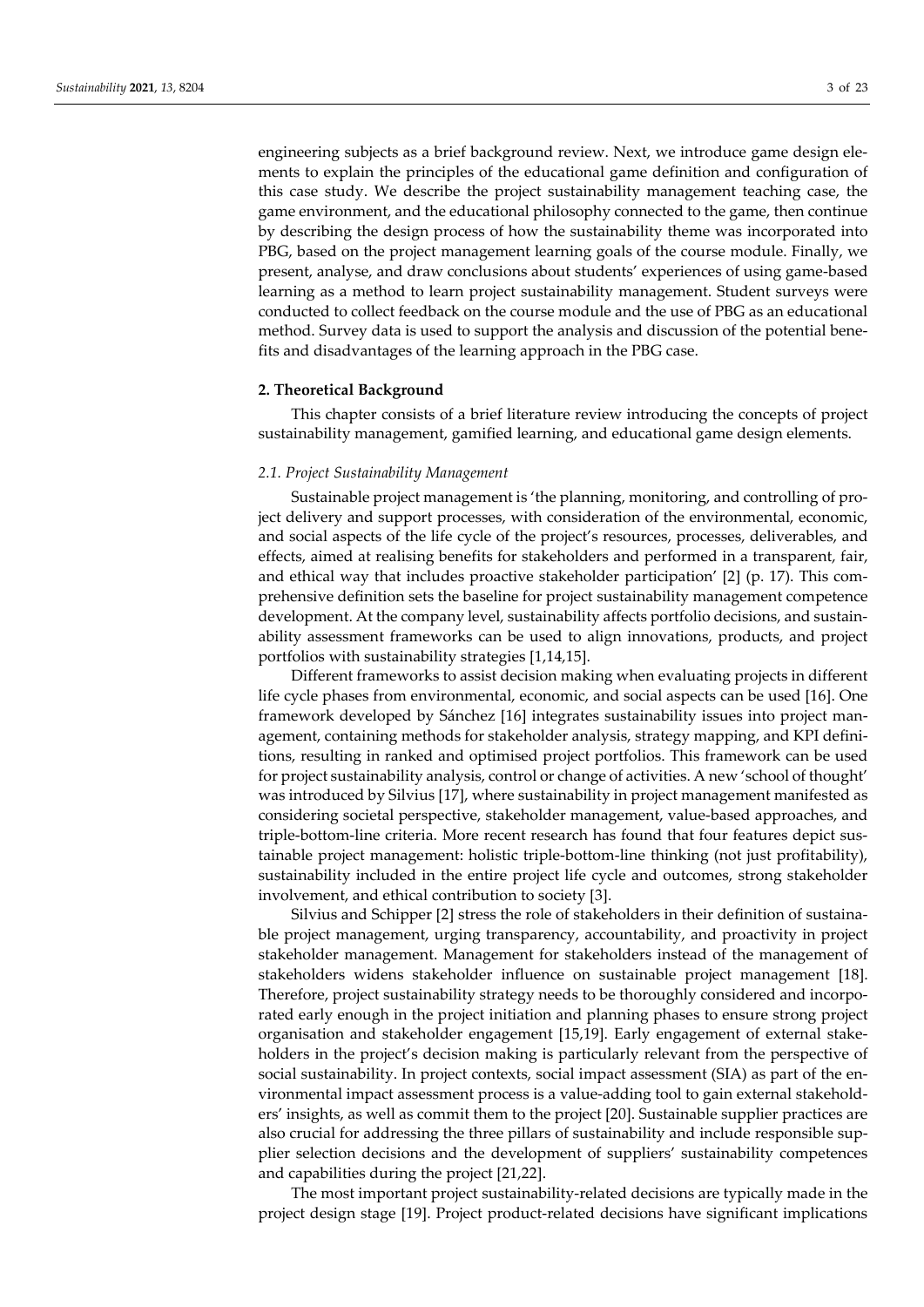for sustainability over the project lifecycle and value creation. Incorporating sustainability thinking into the product design early enough also protects the project from costly change requests during the later stages of the project and facilitates the social licence to operate the project. At this point, product- and technology-related innovation investments that advance economic sustainability can be made. Innovation investments, however, can also bear great uncertainty, as different uncertain technological solutions are explored, and the project team, therefore, needs to carefully assess the potential risks and opportunities of these investments [23]. HSEQ, and particularly safety management, is also an essential part of economic, environmental, and social sustainability. Balancing safety-related costs and benefits is a highly challenging task for the project manager. While safety has traditionally been understood as a lack of accidents or incidents, the contemporary and sustainability emphasis is on a proactive approach, viewing safety as a positive presence that enhances the capacity to cope with daily work and its variability [24].

Toljaga-Nikolic et al. [25] state that incorporating the sustainability dimension into project management increases the responsibility and timeline of the project manager beyond the project's end. Ethically right and fair decisions need to be made, and excellent communication skills are essential for dealing with a substantial number of stakeholders. IPMA Individual Competence Baseline Version 4 Chapter 4.3.3.4 includes the statement that project managers need to be capable of identifying and ensuring project compliance with relevant sustainability principles and objectives [26]. Systems thinking and interpersonal, normative, anticipatory, and strategic competences are seen as five key competences in sustainability [27,28]. Project sustainability management education must respond to these competence requirements derived from implementing sustainability strategies at the company and project levels.

#### *2.2. Gamification of Education and Game-Based Learning*

Game-based learning methods provide teachers with an environment where complex systems, such as projects, can be modelled and project phenomena can be simulated. In a gamified learning environment, students can apply and test what they have learned from lectures and study materials.

Experiential learning theory, where knowledge is created through the transformation of experience [10], is a foundation for game-based learning methods that enhance and complete learning in higher education. Concrete and active experimentation, abstract conceptualisation, reflective observation, and feedback foster learning. Berggren and Söderlund [29] emphasise the importance of social learning in project management education as a format of articulation and reflection, individually or as a group, that enables knowledge co-production. Debriefing sessions to discuss, analyse, and share game-based learning experiences after classes are typically conducted.

Gamification of education and game-based learning are practical methods of implementing learning. Gamification is traditionally defined as 'the use of game design elements in non-game contexts' [30] (p. 9). Playing (a game) for fun and learning is a natural behaviour for human beings. Another definition useful in an educational context is formulated by Zichermann and Cunningham [31] (p. xiv), who say that gamification is 'the process of using game thinking and game mechanics to solve problems and engage users'. When using gamification in project management teaching, student engagement and problem-solving are apparent subjects to be pursued or influenced. A third definition of gamification [32] highlights the experimental nature of gamification and the role of the gamified service customer, both as the value user and value producer. Co-creation of learning experience takes place when both instructor and learner add value to the mutual learning process in a gamified educational setup.

Gamification as an educational method means adding game elements, such as points, badges, levels, and leaderboards, into the traditional instruction method. Game elements are used to encourage students to engage with content, motivate action, and influence behaviour but do not include digital or analogue games [33,34]. Landers [35] defines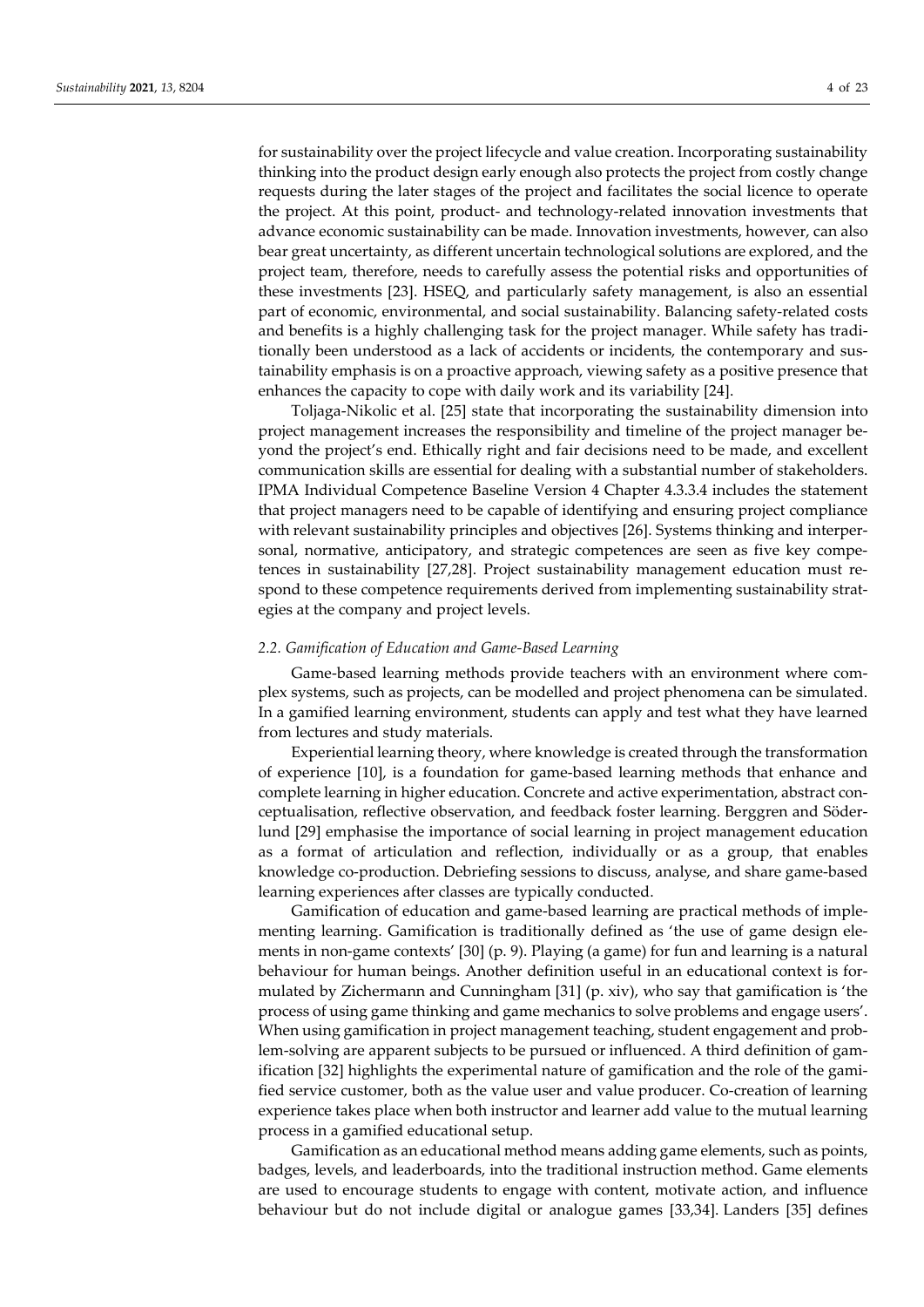gamification of education and learning more extensively, including assessment, challenge, human interaction, and rules/goals being game elements that promote learning and achieving learning goals. He emphasises that the successful use of gamification in education means the use of game characteristics together with instructional content that affects a learner's behaviour or attitude.

Game-based learning differs from gamification because it includes an actual game to teach knowledge and skills [36]. In game-based learning, the game creates the learning experience. Game-based learning is an approach and method that activates students to learn by experience [10]. Game-based learning provides learners with a learning experience in which they can try different strategies and decision-making procedures when pursuing the game goals. At the same time, they learn how to apply theory-based processes and knowledge in a simulative environment. Playing a game typically helps students remember the learning topic and context with repetition, emotion, and immersion in the gaming situation.

Games and simulations are sometimes discussed as similar educational concepts. In this document, we use the distinctive approach, where the educational game is seen as an artificial situation in which players have rules, challenges, conflicts, and co-operation, and the goal is of an educational nature. Simulations are dynamic systems used in learning contexts representing simplified reality but do not necessarily have a quantifiable outcome of winning or losing, which separates them from games [37]. Simulation games combine these characteristics, and the PBG investigated in this case study could be categorised as a simulation game.

#### *2.3. Experiences of Game-Based Learning*

The influence of game-based learning methods on learning outcomes (cognition and knowledge acquisition), student engagement (motivation and affection), and learning together as a social construction (sociocultural) has been studied. DeFreitas [38] writes about the difficulty of identifying and measuring the efficacy of game-based learning due to its multidisciplinary nature. In the literature, the impacts are often presented from education science, game science, neuroscience, and information science perspectives instead of as cross-disciplinary analysis and synthesis. This paper describes the impacts of game-based learning from a game studies viewpoint.

The most discussed feature of game-based learning is its effect on learner motivation. Playing is a natural human behaviour and is important for cognitive development and learning, regardless of age. Educational games entertain and increase interest, resulting in intensive interaction with the learning subject. Player engagement is also a popular theme as a consequence of using games. Engagement manifests on a cognitive level as mental processing, emotional processes causing affective engagement and behavioural and sociocultural engagement. Adaptivity to learners' existing knowledge and the idea of graceful failing as part of the learning process also characterise game-based learning [39].

Gamified learning is adopted in higher education merely in the computer science subject area [40,41]. Business studies and science are the next two disciplines in which gamification of education and game-based learning is applied. Research from engineering disciplines is scarce. Early adoption of gamified learning into computer science rather than other disciplines is explained by the challenges that instructors face when they want to use and manage complex software systems [41].

Game-based learning provides students with a risk-free environment to practise decision making in complex project environments without the risk of serious harmful consequences for a project or budget. The use of an educational game in project management decision making was studied by Rumeser and Emsley [42], who found that decision-making performance was positively affected by both complex and less complex games that simulated a project.

Several research results show that educational gamification positively affects the achievement of learning goals set for a specific course or class [43–46]. These studies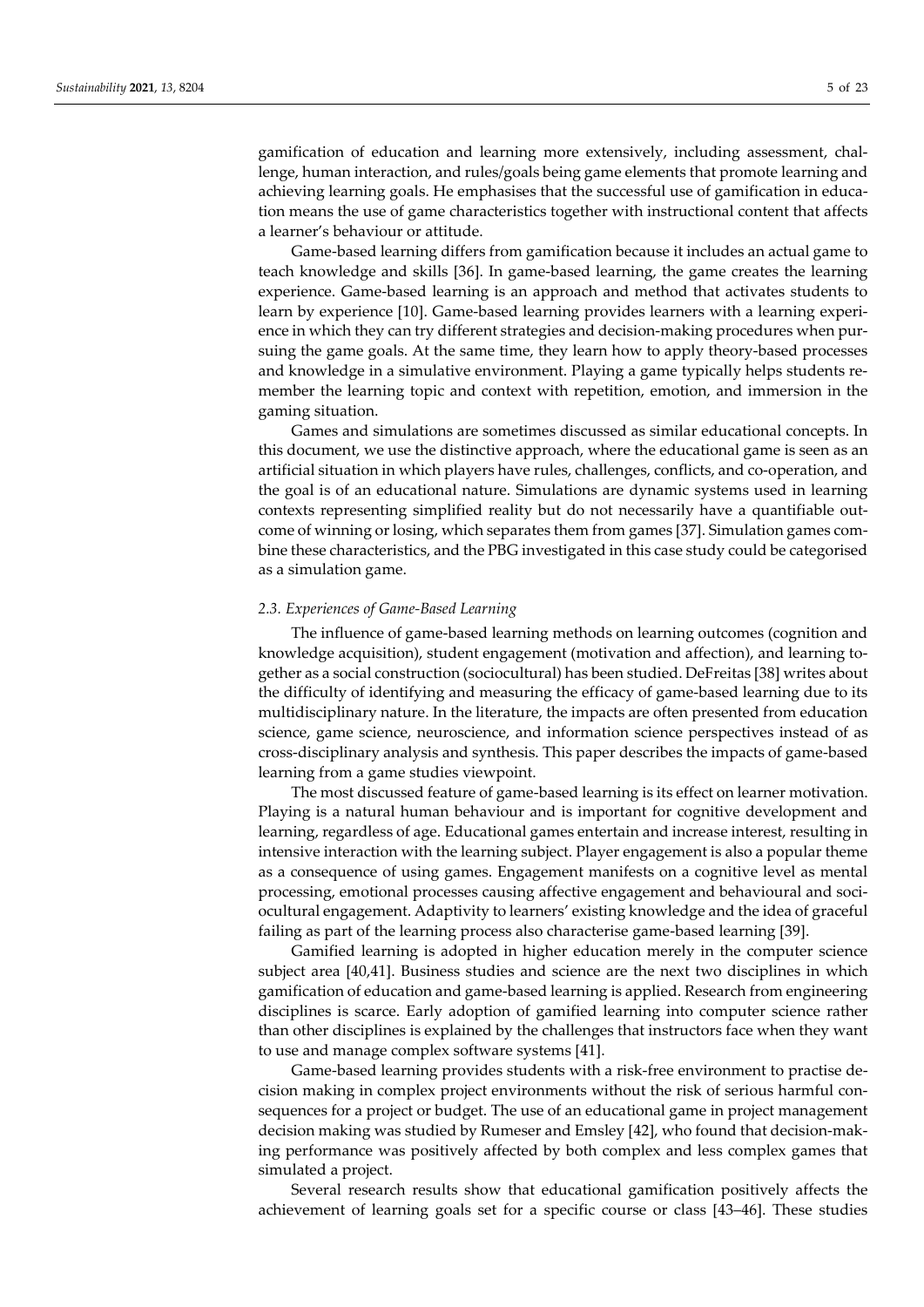demonstrate that practical activities in gamified situations and educational games help students to understand and apply what was taught as a theory. Hamzeh [45] found simulation games useful for facilitating class instruction and increasing understanding in engineering education of lean construction principles. Positive influence on developing critical thinking skills and student satisfaction was observed. The study of student engagement and challenge in a game-based learning environment both quantitatively and qualitatively indicated a positive effect on learning [47].

Educational games are assumed to motivate learners both intrinsically, for fun or challenge, and extrinsically, for external rewards. The use of gamified methods in education is often appealing to both learners and instructors because of their novelty and activating character. The use of gamified methods and games enables collaboration and competition, which motivate students [43]. Gaming in a learning context seems to positively affect overall student motivation [48]. The game-based learning method is regarded as fun, challenging, and motivating, which increases student engagement and learning efficiency [44,49].

As a summary of earlier research, the benefit of using educational games is that students can take theory into simulated real-life situations through a game. Game environments teach students how to manage connections between people and activities with integration and uncertainty. In addition to discipline-based skills, game-based learning can improve students' generic skills such as decision making, problem-solving, and collaboration, all of which are competences that project managers need to practise and master.

There are also challenges and disadvantages that need to be addressed when designing and conducting game-based learning. Teachers need to consider potential or existing obstacles regarding the use and reliability of hardware and software needed in a game, together with support, resources, and skills. Game-based learning session preparation, administration, and tutoring require teachers to take on new roles in addition to lecturing. Managing the diverse preferences and proficiencies of students to ensure their interest in and motivation for learning requires attention. One of the challenges that needs to be solved when using game-based exercises is to clarify how it is connected to the subject matter taught during the course or class [50].

#### *2.4. Educational Game Design Principles*

Game-based learning relies on learning theories such as constructivism [11], situated learning [12], and problem-based learning [13]. Learning from educational games also utilises the principles and practices of experiential learning where concrete experiences, reflective observations, and generalisations followed by the application of learning in new situations create a continuous learning cycle [51]. Together with the mentioned learning theories, Kolb's [51] thoughts of creating knowledge through the transformation of experience can be applied in game-based learning. The aim of the educational game design is to create a learning environment where players can work individually or together in order to solve situated problems in a simulative environment. This is the first principle when designing an educational game.

Educational game design should be undertaken so that players can achieve an experience of flow in the game. Flow is defined as the subjective feeling of people where concentration and attention on activity are so high that they are forgetting time and are completely caught up in what they are experiencing [52]. Flow experience can be achieved by providing players with immediate feedback, clear goals, and suitable challenges that foster learning and positively affect learners' attitudes [53]. The second principle for designing an educational game is focusing on attraction and immersion, which will take the player into the flow state.

To create a gameful experience [54], game design elements need to be identified, such as the strategy and goal [30]. Game design elements can be divided into three hierarchical categories: components, mechanics, and dynamics. Game components such as points, levels, virtual goods, and avatars are the basic particles of games. Game mechanics refers to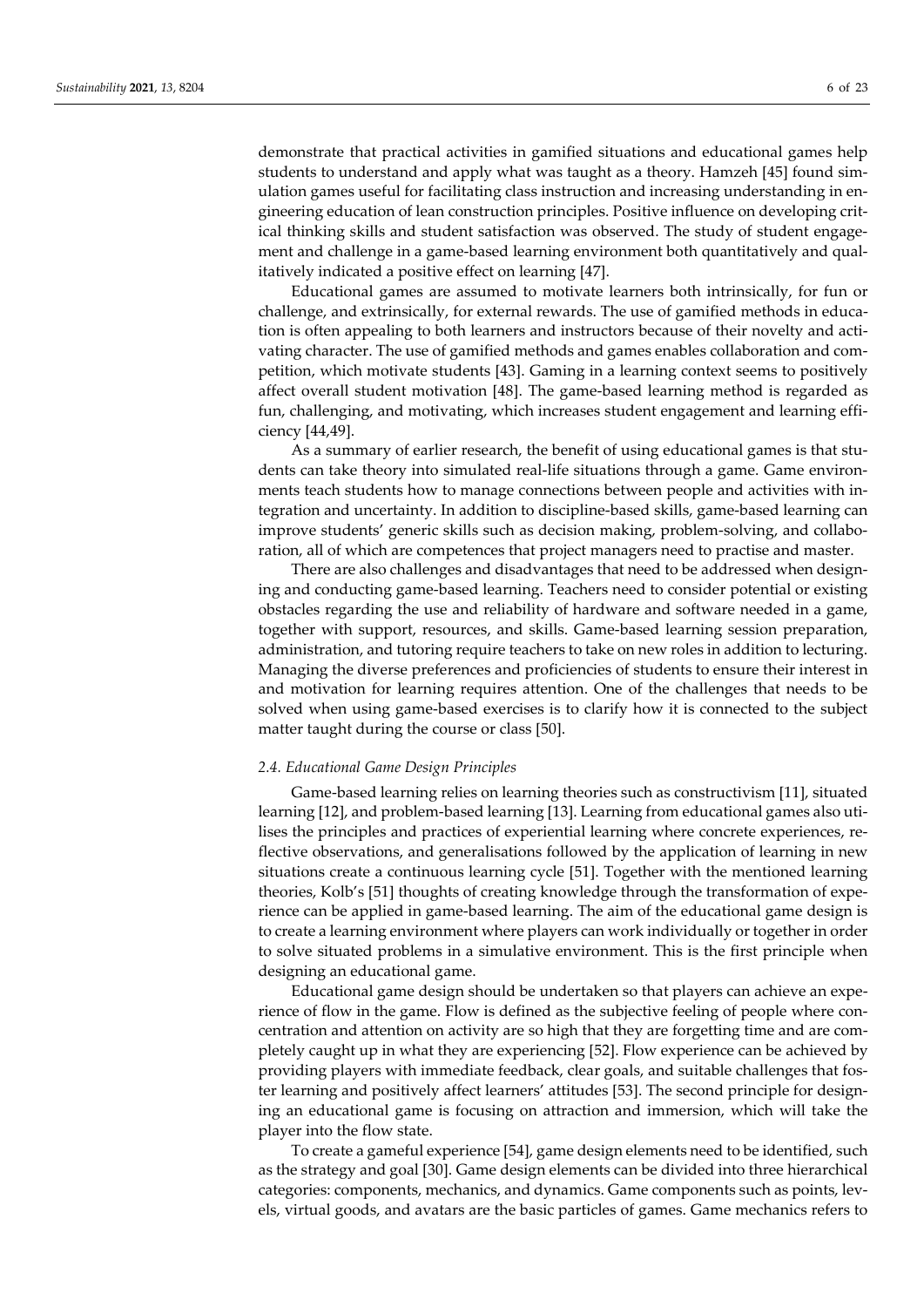the interaction between player and game in the format of rules, turns, competition, feedback, and reward systems encouraging behaviour and actions that drive the game forward. Game dynamics are the highest conceptual level of the hierarchy, including constraints, emotions, progression, and the different needs of learners, which impact player motivation and engagement [55]. The third principle of successful educational game design is to recognise, plan, and implement game design elements and connect them to learning objectives.

Another viewpoint for designing a good educational game is related to educational philosophy and constructivist learning theory. Annetta [56] created a framework of six nested design elements: identity, immersion, interactivity, increasing complexity, informed teaching, and instructional level. This framework creates a path from the inner element to the outer—from player identity to instructional level, where the educational game is connected to achieving learning goals. Player identity, such as role in the game, causes immersion and a feeling of flow, which motivates learners to solve problems and proceed in the activity. Student–game and student–student interactivity create a good basis for a learning process. Increasing complexity in the game challenges students to increase their performance and keeps their motivation high. Complexity may also heighten a learning curve and present barriers to engagement, especially for new players. Informed teaching enables teachers to obtain feedback and embedded assessment information from the educational game to counsel and adjust teaching on a needs basis. Annetta [56] emphasised that having these five features in place in educational games is a prerequisite for an instructional game aligned with learning objectives.

Game design elements—game components, mechanics, and dynamics—create the foundation for educational design and use. Game mechanics determine how to play, win, or lose, while game dynamics together with player emotions create and impact desired behaviour change [57]. Educational game design can be seen as a triadic framework, where elements of play, pedagogy, and fidelity are combined and balanced to create motivating and educationally purposeful games [58]. We present here three game design element frameworks, which represent the building blocks for educational game design.

Mitgutsch and Avarado [59] identified an assessment framework of six elements of serious games that can also be used for designing educational games. *Purpose* connects the game to its aims and intended impact on players. *Content and information* focus on the validity and usefulness of the data used and shown in the game. *Game mechanics* involve the enablers of gameplay, such as the design of rules, goals, difficulty levels, and rewards. *Fiction and narrative* refer to the story that, in connection with the game's purpose, takes the player through the game or simulates a specific condition. *Framing* focuses on taking into account the target group of learners and their competence levels in relation to game complexity to ensure a positive experience. *Aesthetics and graphics* in computer games create the visualisation of all other elements and impact game usability and purpose.

The gamer rules and scenario–conceptual model (GREM) concentrates on game features, which typically contribute to providing an engaging and educational experience. It is based on situated learning theory, where the learning process is connected with activities performed in a certain context. The design model consists of two modular sub-models. The game rules model defines a layered framework, where a game is designed, starting from game mechanics and goals to reward mechanisms. The game scenario model consists of the context and virtual elements of the game, supporting services, and interaction interface layers. The idea of this design framework is to ensure that game scenarios are given enough focus in the game design face. The modularity enables the reuse of game elements when designing new games [60].

Sailer et al. [61] discussed seven typical game design elements, of which the four most relevant for gamified learning design purposes were selected. *Points* are typical elements of any game used for giving feedback on player actions, measuring the progress, and rewarding the player. *Leaderboards* can be used as motivators for competition between players because they show the player's position among other players on a ranking list.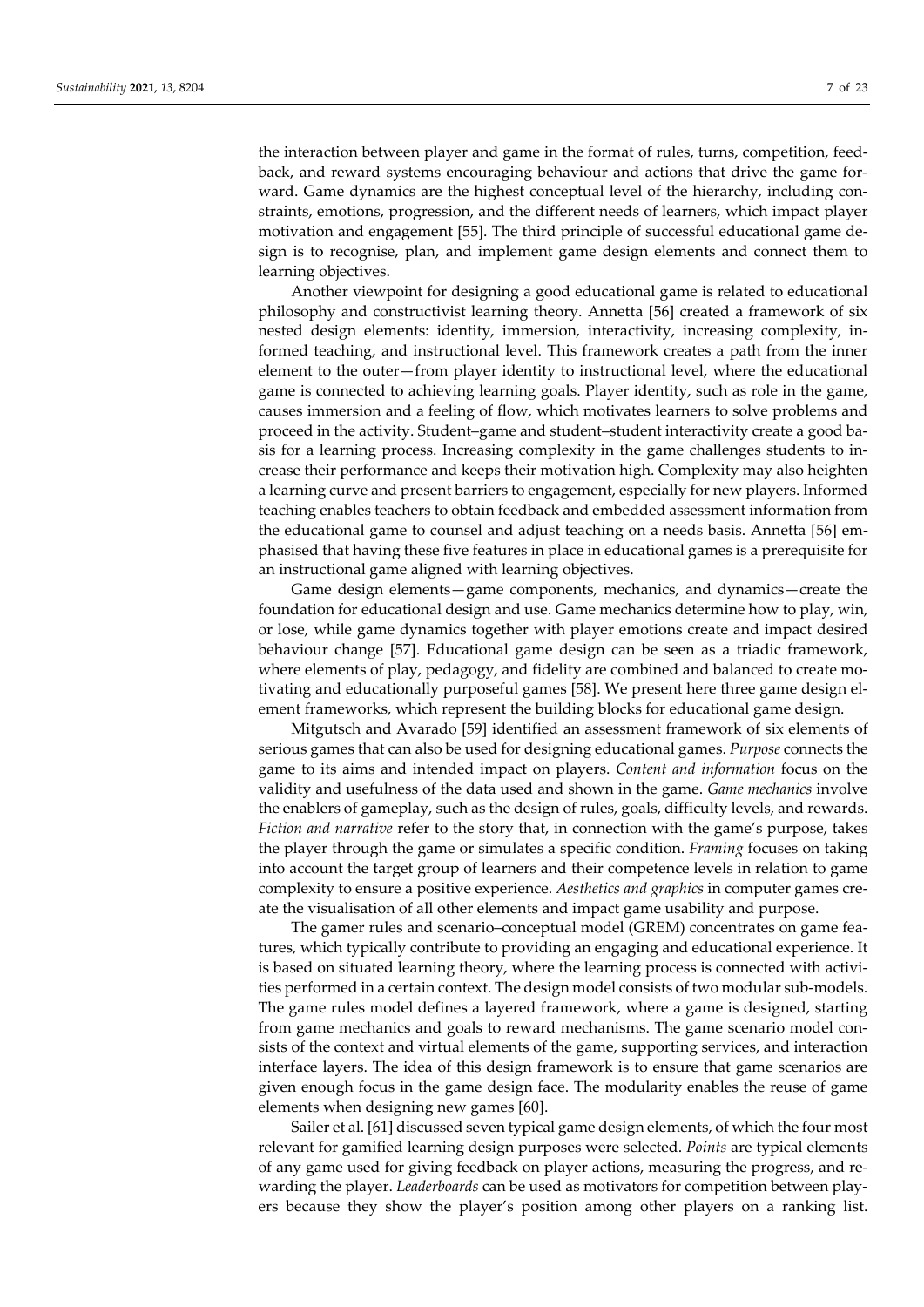*Performance graph*s typically used in simulative educational games indicate players' or learners' performance development over time, targeting improvement actions. *Meaningful stories* can help motivate learners to understand the analogy between activities and realworld phenomena, which is also applicable when designing educational games.

# **3. Materials and Methods**

The research process of this study follows design science principles and, more specifically, action design research (ADR) as a methodological approach [62]. ADR comprises an intensive practitioner–researcher collaboration and interaction that aims to solve a current and anticipated real-life problem of the practitioners and make a strong theoretical contribution [63,64]. ADR typically includes stages of problem formulation: building, intervention, and evaluation; reflection and learning; and formalisation of learning. Figure 1 illustrates the research process that was applied in this study based on the ADR methodology.



**Figure 1.** Action design research methodology.

# *3.1. Problem Formulation*

In our case, the practitioners were higher education teachers for whose purposes the actual educational game solution was developed. The actual starting point for our research was the challenge of teaching project sustainability management in an engaging and meaningful manner for diverse students so that the relevant learning objectives would be met and the students could apply the theoretical knowledge in contexts that simulated real-life situations. The problem definition identified the need to integrate sustainability thinking into teaching the key processes of project management as a key challenge. Particular consideration was given to the project cost and uncertainty management perspective and to demonstrating their links with project sustainability-related decision making. As an outcome of the problem definition process, the following learning objectives for the game were identified, explain the basic principles related to project cost management, make informed decisions that take into account the circular economy perspective, understand the importance of stakeholder engagement and its implications for project performance, deal with various sources of uncertainty that influence project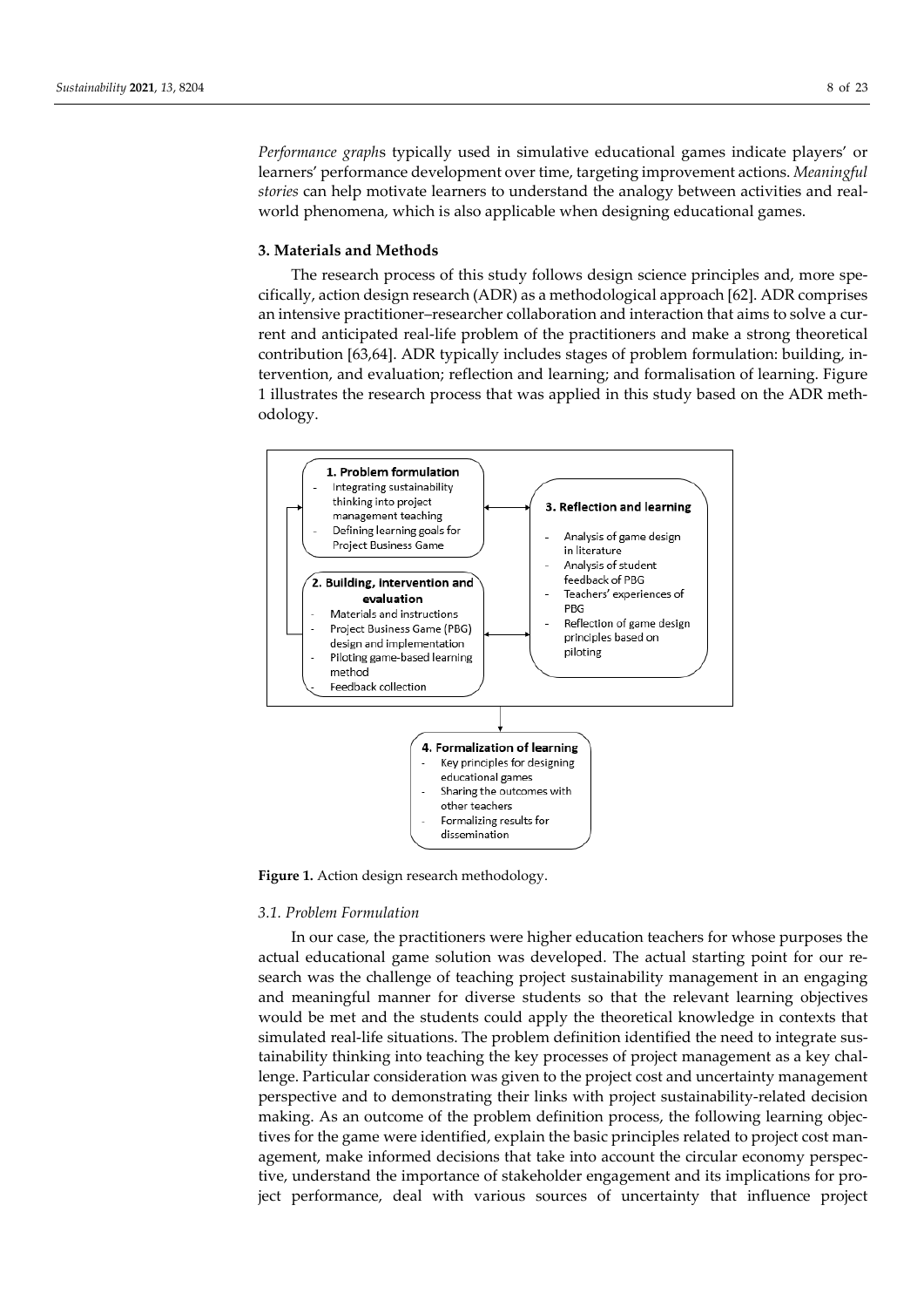sustainability implementation, control the project and align resources to deliver the project on time and within budget, and understand the importance of project planning decisions in the execution and operations phase.

## *3.2. Building, Intervention and Evaluation*

After defining the problem and developing the concept of the project sustainability management game, an actual solution was built. The solution development utilised theoretical understanding and knowledge related to educational game design and its design principles, as well as project sustainability management competences. Here, both the practitioner experience of the higher education teachers engaged in project sustainability management and prior theoretical research insights on project sustainability management were used. The development team included two experienced professors with extensive project management and project sustainability management teaching experience, and the project's sustainability management game solution was built on a configurable gaming platform developed within the team. The actual implementation of the digital game solution was executed by a game development company. Section 4. Project Business Game as a teaching method contains more details of the game. In addition to the actual digital game solution, preparatory materials and instructions were created during this phase.

When the game solution was ready, we proceeded to the pilot phase in February 2021. The solution was piloted with a group of European Junior Expert in Circular Studies students and implemented as part of the Business Sustainability submodule. The student group included 20 higher education students with diverse nationalities, backgrounds, and knowledge. They were provided with a short case description prior to the game that included information on the project cost, activity, and sustainability management themes of the imaginary case of 'designing and building a new production line for the separation of construction waste for recycling'. The students did not have any extensive experience in project sustainability management before attending the course.

Before playing the game, the students had taken a 1-day intensive seminar on sustainability and circular economy management in the context of projects. Their knowledge of the topic was considered to be at the same level, and the division into the student groups was random. The students played the game in groups of three or four and had around 90 min for the game round. After this, they prepared a post-game analysis based on a template directing their analysis focus to the evaluation of the success of their project from diverse perspectives, including the sustainability perspective, discussing the key decisions affecting their performance, analysing the risks and uncertainties related to project sustainability management, evaluating learnings related to the circular economy and sustainability thinking, and developing three key lessons from the project sustainability management point of view. These learnings were then discussed in a debriefing session in which the students were asked for feedback about the developed game solution with a separate questionnaire.

#### *3.3. Reflection and Learning*

The questionnaire elements were based on research on the use of educational games in the higher education sector and included the accomplishment of the set learning objectives, assessment of student engagement when playing the game, and utility of the development solution, as well as questions concerning the development of the game solution. Since student engagement improves learning, the theory of cognitive, behavioural, and emotional engagement was used as a background when designing student survey questions [65]. Cognitive engagement was measured with questions evaluating the achievement of learning goals, the relevance of the game in the learning context, and personal investment in learning. Behavioural and emotional engagement is connected to learners' participation, interactions, interest, feelings, and attitudes towards learning.

After the piloting and feedback collection phase, we proceeded to reflection and learning from the pilot. This phase included a more thorough qualitative analysis of the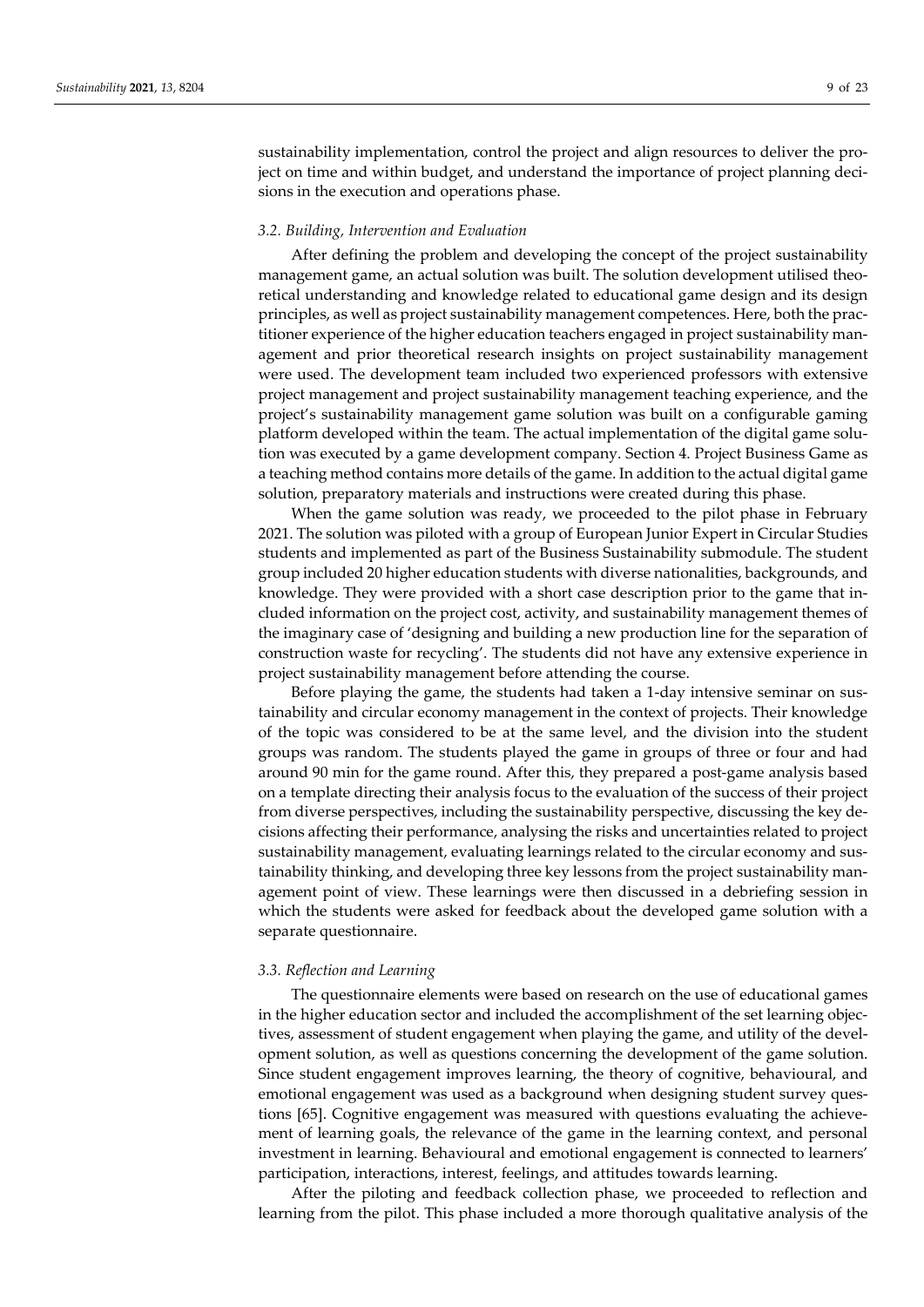student feedback and teachers' observations. This analysis is reported in Section 5: Feedback and validation.

## *3.4. Formalisation of Learning*

In the final stage, following ADR principles, we engaged in the process of the formalisation of learning. In our research process, we defined and elaborated key principles for designing educational games in a project sustainability management context. We are sharing the outcomes with other teachers and formalising results for dissemination to the larger academic community in the form of this research article. In addition, we plan to use the research results to further develop the Project Business Game.

#### **4. Project Business Game as a Teaching Method**

The Project Business Game (PBG) has been designed to provide an environment in which students can learn new skills, apply them in practical situations, and be given immediate feedback on their decisions and actions. It is a digital game that aims to create an active learning experience in which different elements of game-based learning are utilised to engage and motivate students. The game is highly configurable and can be easily adapted to different types of contexts and learning goals. Technical implementation of the game is based on a game engine and a separate configuration file, which can be edited to simulate and control various game scenarios.

At the core of the PBG is a simulation model, which includes a complex project task network, subcontractors, materials, and employees working on the project. There is uncertainty related to each of the core elements of the game. For example, employees may make mistakes, work has to be re-completed, work estimates may be incorrect, material deliveries do not proceed as planned, subcontractors do not work according to contracts, and customers may change their requirements. The uncertainty may also relate to external elements of the project, such as the weather, which may cause difficulties in construction works. Students may also face events such as accidents at the construction site that need to be properly managed. These events make the game more realistic, but they also bring elements of surprise and luck to the gameplay. Any of these events can be configured, taking into account the fidelity of the game experience, how they support learning, and whether they make playing the game an engaging and enjoyable experience. In Figure 2, the main game field is shown.



**Figure 2.** Project Business Game—the main view of the sustainability game.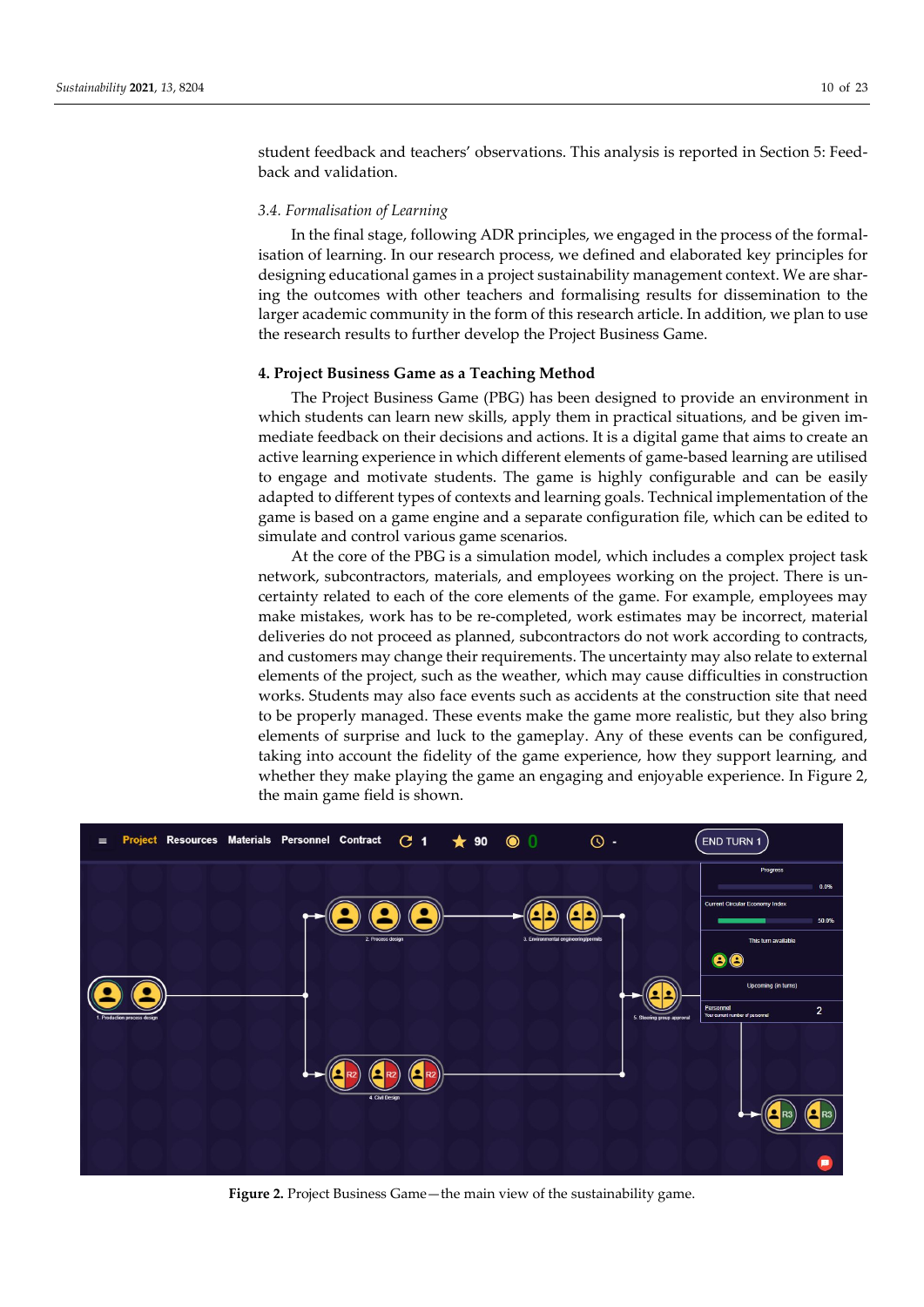The idea of the game is that the player proceeds through the project task network illustrated in Figure 1. The player needs to plan and prepare for coming tasks to ensure that needed resources, materials and personnel are available when needed. The player marks the activities and completes them by pressing the button 'End turn', where 'turn' simulates, for example, the time period of 1 week in real life. The player tries to accomplish a result where cost, schedule and quality of the project is optimal. In this game, the objective was to maximise the overall profitability of the investment (revenue–costs). As in reallife projects, uncertainty and decisions which need to be made during the project lifespan may change the game. Figure 3 shows an example of a player decision regarding stakeholder engagement, which affects the gameplay. This game event is connected to the sustainability theme and learning implications as defined in Table 1.



**Figure 3.** Project stakeholder engagement decision situation in PBG.

The Project Business Game is a single-player game, but players may form a group that plays the game together. The latter emphasises the sociocultural aspect of the game in which students interact and learn from each other. In gameplay, the game goal is related to the success of the project, which may be related to time, cost, and quality, or other features such as meeting sustainability targets set for the project. During the game, students can compare their performance against defined objectives, and they can also see the performance of other players. This competitive element is important for some students, and others may be more motivated by the complexity of the game and achieving mastery of the topic.

In addition to the game, all materials required to prepare for the game and results analysis for students and teachers are included. This integrated package of materials is defined as a learning solution. The design of a learning solution starts by defining learning goals and student groups who are using games as a learning tool. Pre-game materials provide students with an adequate theoretical background for the topic and enable them to prepare for the game session. During the game session, they apply their knowledge to practical game situations, and the game then provides them with a shared learning experience that can be used in the debriefing session, focusing on key learnings from the game.

The incorporation of project sustainability management thinking into the game started with the definition of the learning goals and themes related to project sustainability management. Based on the insights of the teachers and prior theoretical aspects, we decided to focus on the following themes highlighted in project sustainability teaching: project stakeholder engagement including both internal and external stakeholders (social sustainability), the role of SIA in projects (social sustainability), sustainable supplier selection and supplier collaboration (business, social, and ecological sustainability), project innovation management (business sustainability), the impact of early design-related decisions on project product sustainability, the trade-offs between project cost management and long-term sustainability and quality, safety- and HSEQ-related decision making, and the role of circular economy thinking, reputation, and image in project sustainability management. After identifying the relevant themes, our project game design included the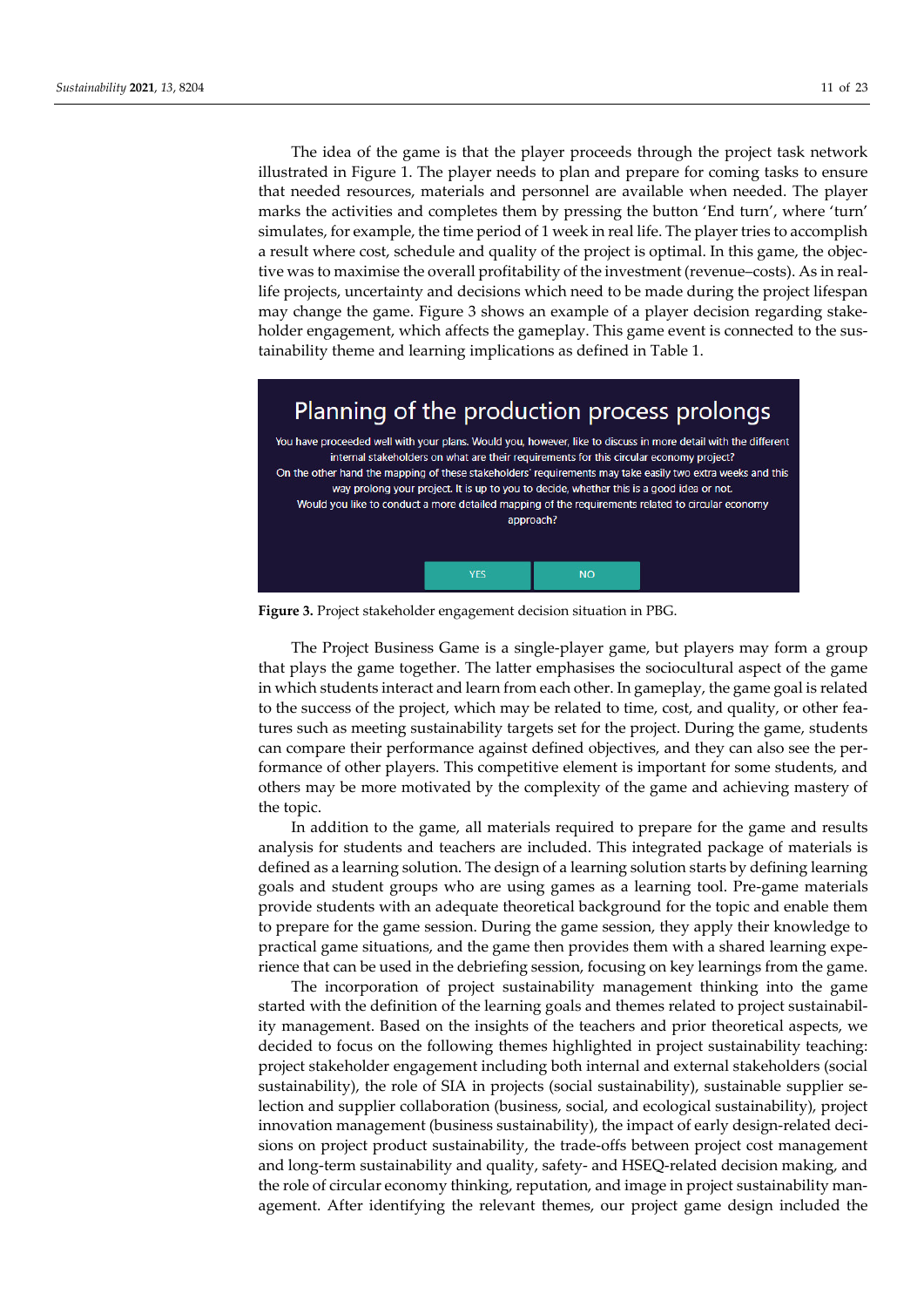development of the different decision-making situations and events related to these themes and determining their impact on actual project progress.

We generated various events and decision-making situations related to the themes, including decision making on whether to invest in the SIA, which would cause some additional costs and delay the project but proved to be beneficial for the project during the execution stage as it would calm the unrest among locals concerning the project. The planned decision-making situations related to the different themes are presented in Table 1. We also designed a particular sustainability index that was visible for the players throughout the game and related to the profitability of their investment through specific logic: if the students were able to meet different, specified index levels (starting point 50), their company received sustainability certification and generated higher profits during the production line operations. The overall aim of the game was to maximise revenue (sales investment costs) generated by their production line, which was operating 5 years after the start-up.

**Table 1.** Project sustainability management-related decision-making situations in the game and learning implications.

| Decision-Making Situation and<br><b>Sustainability Theme</b>                                                                                                                                                                                                                                                                     | <b>Sustainability Theme and Learning Implications</b>                                                                                                                                                                                                                                                                                                                                                                                                                                                                                                                                                                                                                                                                                                                                                                                                                                                            |  |  |  |  |
|----------------------------------------------------------------------------------------------------------------------------------------------------------------------------------------------------------------------------------------------------------------------------------------------------------------------------------|------------------------------------------------------------------------------------------------------------------------------------------------------------------------------------------------------------------------------------------------------------------------------------------------------------------------------------------------------------------------------------------------------------------------------------------------------------------------------------------------------------------------------------------------------------------------------------------------------------------------------------------------------------------------------------------------------------------------------------------------------------------------------------------------------------------------------------------------------------------------------------------------------------------|--|--|--|--|
| Project stakeholder engagement: the stu-<br>dent needs to make a decision during the<br>planning of the production process of<br>whether to engage more internal stake-<br>holders and map their requirements in de-<br>tail. This will delay the project but may of-<br>fer more insights into stakeholders' re-<br>quirements. | The decision-making situation deals with social and<br>economic sustainability and addresses the trade-off of<br>engaging stakeholders early, which requires resources<br>and may bring complicated requirements but may, on<br>the other hand, create value during the later stages of<br>the project. Following learnings related to project sus-<br>tainability management with regard to this decision-<br>making situation are addressed:<br>Front-end investments in engaging stakeholders<br>may take time but support value creation for<br>stakeholders and may prevent costly changes in<br>the project later.<br>It is cheaper to map all requirements as early as<br>possible and incorporate them into the project de-<br>sign.<br>Engaging stakeholders also ensures that they feel<br>they are a part of the project team.<br>Changes during the later stages of the project<br>may be expensive. |  |  |  |  |
| Supplier collaboration and supplier inte-<br>gration into the design process: the student .<br>needs to make a decision about whether to<br>include automation and production line<br>suppliers in the design process. This will<br>prolong the project but may offer more in-<br>sights into stakeholders' requirements.        | The decision-making situation deals with economic<br>sustainability and addresses the challenge of en-<br>gaging suppliers early. Following learnings re-<br>lated to project sustainability management with<br>regard to this decision-making situation are ad-<br>dressed:<br>Engaging suppliers and working collaboratively<br>with them increases trust and commitment and<br>may also bring relevant ideas during the design<br>stage of the project (decreases changes and may<br>also support efficient decision making if prob-<br>lems occur).<br>The engagement of suppliers takes time and re-<br>sources, so investments in collaboration efforts<br>with those suppliers with whom one plans to<br>work in the future and who are strategic for one's<br>business are most important.                                                                                                               |  |  |  |  |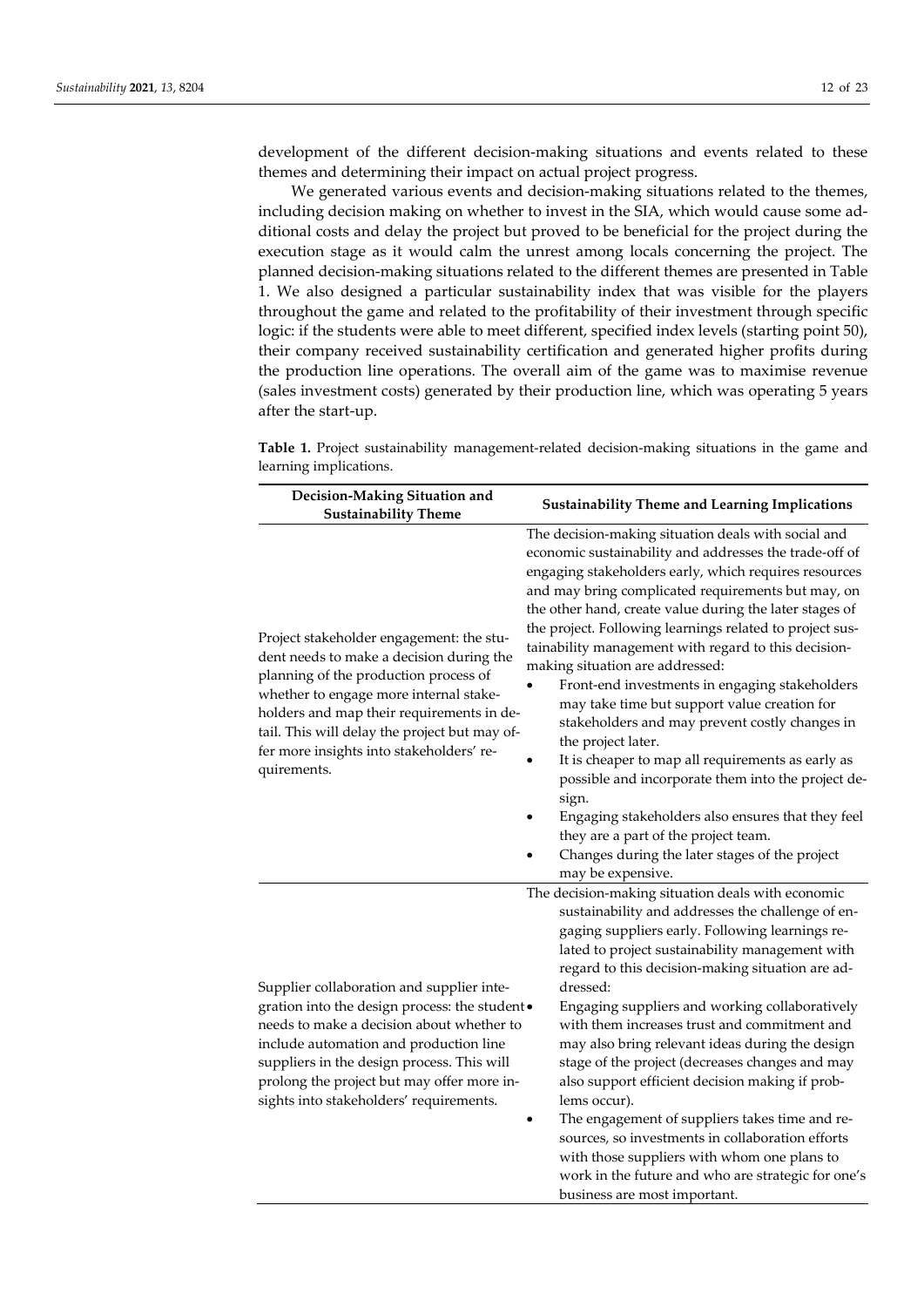| Innovation investments: the student needs<br>to decide whether to invest more in explor-<br>ing the potential technological innovations<br>that could improve the sustainability of the<br>end product (reduced waste disposal costs ·<br>and better yield) but are uncertain.                               | The decision-making situation deals with economic<br>sustainability and addresses the challenge of making<br>uncertain innovation-related decisions in the project<br>design phase. The following learnings related to pro-<br>ject sustainability management with regard to this de-<br>cision-making situation are addressed:<br>Investments in innovation processes may be risky<br>in projects, as the investigations may take valua-<br>ble time and may turn out to be invaluable or too<br>costly. They can also raise the uncertainty level of<br>the project.<br>On the other hand, one may gain significant ben-<br>efits from innovations/better ways of working,<br>and they may equip the project with new capabil- |  |  |  |
|--------------------------------------------------------------------------------------------------------------------------------------------------------------------------------------------------------------------------------------------------------------------------------------------------------------|----------------------------------------------------------------------------------------------------------------------------------------------------------------------------------------------------------------------------------------------------------------------------------------------------------------------------------------------------------------------------------------------------------------------------------------------------------------------------------------------------------------------------------------------------------------------------------------------------------------------------------------------------------------------------------------------------------------------------------|--|--|--|
|                                                                                                                                                                                                                                                                                                              | ities and knowledge that can be utilised in forth-<br>coming projects.<br>There is always a trade-off on how much one can<br>invest in exploring the different options during<br>the design stage of the project due to time pres-<br>sure.                                                                                                                                                                                                                                                                                                                                                                                                                                                                                      |  |  |  |
|                                                                                                                                                                                                                                                                                                              | The decision-making situation deals with social sus-<br>tainability, SIA, and the trade-offs of engaging external<br>stakeholders in the project. The following lessons re-<br>lated to project sustainability management with regard                                                                                                                                                                                                                                                                                                                                                                                                                                                                                            |  |  |  |
| the student needs to make a decision about •<br>whether to conduct an SIA, which is not re-<br>quired by law in this case. It requires finan-<br>cial investment and will delay the project<br>by 1 week. On the other hand, it is re-<br>ported that there is potential unrest among .<br>the local people. | SIA and external stakeholder engagement: to this decision-making situation are addressed:<br>The social implications of projects are typically<br>significant, and one should not dismiss or neglect<br>the evaluation of the social implications (e.g., in<br>the form of SIA, even though it is not required by<br>law).<br>SIA may offer the project valuable information on<br>the external environment of the project and sup-<br>port the project in receiving a social licence to op-<br>erate.<br>It depends on the project context and the optimal<br>investment in the SIA process.                                                                                                                                    |  |  |  |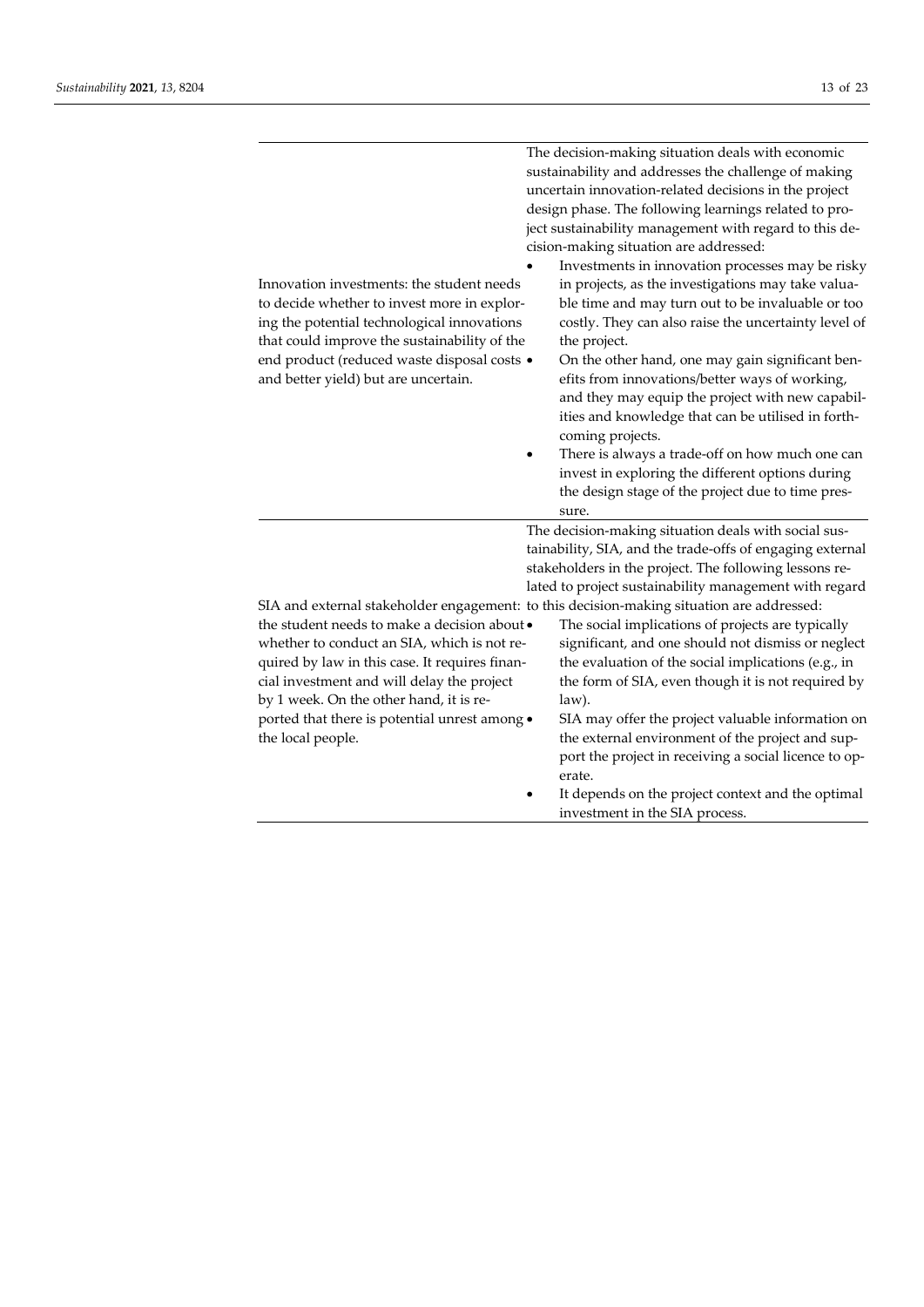The decision-making situation deals with economic

| Supplier selection and sustainability: the<br>student needs to select between two auto-<br>mation system suppliers, one of which is<br>cheaper and a supplier with which the<br>company has co-operated before and pro-<br>vides stable technology but does not have .<br>any sustainability certificates. The other<br>one is a relatively young company, provid-<br>ing the newest technology and mainte-<br>nance-free solutions. They also have just<br>received a sustainability certificate for the $\;\bullet\;$<br>automation system. This supplier is more<br>costly, and the company has not co-oper-<br>ated with it before.<br>uct: the product manager is concerned<br>with the energy efficiency of the produc-<br>tion line, quality level, and sustainability of.<br>the production streams and comes up with<br>new requirements at a late stage of the de-<br>sign process. The student needs to make a<br>decision about whether to incorporate new<br>change requirements at a relatively late<br>phase of the design process. | and environmental sustainability related to responsible<br>supplier selection in projects and the need to balance<br>between the direct economic implications and poten-<br>tial long-term effects, as well as considering the sus-<br>tainability strategies of the project participants when<br>making decisions. The following learnings related to<br>project sustainability management with regard to this<br>decision-making situation are addressed:<br>When supplier selection decisions are made in a<br>project, a variety of factors need to be taken into<br>account. In this case, the case company empha-<br>sises sustainability thinking and wants to support<br>suppliers with ambitious sustainability goals.<br>There are always trade-offs: the certified supplier<br>is more expensive and does not have previous ex-<br>perience of working together, which increases the<br>level of uncertainty.<br>On the other hand, one should consider the bene-<br>٠<br>ficial impact of a more sustainable supplier on the<br>operation costs (lifecycle costs) and the future po-<br>tential of the supplier.<br>The decision-making situation deals with economic<br>and environmental sustainability related to project<br>product-related decisions and life cycle evaluation. The<br>Quality and sustainability of the end prod-following learnings related to project sustainability<br>management with regard to this decision-making situ-<br>ation are addressed:<br>The decisions in the design stage and the deci-<br>sions concerning the involvement of stakeholders<br>significantly influence the project costs (both dur-<br>ing the execution phase and then in the opera-<br>tional life cycle).<br>Product-related decisions in the design process<br>decrease the amount of waste and improve en- |
|----------------------------------------------------------------------------------------------------------------------------------------------------------------------------------------------------------------------------------------------------------------------------------------------------------------------------------------------------------------------------------------------------------------------------------------------------------------------------------------------------------------------------------------------------------------------------------------------------------------------------------------------------------------------------------------------------------------------------------------------------------------------------------------------------------------------------------------------------------------------------------------------------------------------------------------------------------------------------------------------------------------------------------------------------|-------------------------------------------------------------------------------------------------------------------------------------------------------------------------------------------------------------------------------------------------------------------------------------------------------------------------------------------------------------------------------------------------------------------------------------------------------------------------------------------------------------------------------------------------------------------------------------------------------------------------------------------------------------------------------------------------------------------------------------------------------------------------------------------------------------------------------------------------------------------------------------------------------------------------------------------------------------------------------------------------------------------------------------------------------------------------------------------------------------------------------------------------------------------------------------------------------------------------------------------------------------------------------------------------------------------------------------------------------------------------------------------------------------------------------------------------------------------------------------------------------------------------------------------------------------------------------------------------------------------------------------------------------------------------------------------------------------------------------------------------------------------------------------------------------------------------------------|
|                                                                                                                                                                                                                                                                                                                                                                                                                                                                                                                                                                                                                                                                                                                                                                                                                                                                                                                                                                                                                                                    | ergy efficiency, and one should carefully consider<br>the life cycle costs related to project design deci-<br>sions.                                                                                                                                                                                                                                                                                                                                                                                                                                                                                                                                                                                                                                                                                                                                                                                                                                                                                                                                                                                                                                                                                                                                                                                                                                                                                                                                                                                                                                                                                                                                                                                                                                                                                                                |
| HSEQ and occupational accident: a severe<br>occupational accident takes place during<br>the construction phase, and the student is<br>faced with the decision of whether to con-                                                                                                                                                                                                                                                                                                                                                                                                                                                                                                                                                                                                                                                                                                                                                                                                                                                                   | The decision-making situation deals with economic<br>and social sustainability and focuses on the trade-offs<br>between safety and costs. Following learnings related<br>to project sustainability management with regard to<br>this decision-making situation are addressed:                                                                                                                                                                                                                                                                                                                                                                                                                                                                                                                                                                                                                                                                                                                                                                                                                                                                                                                                                                                                                                                                                                                                                                                                                                                                                                                                                                                                                                                                                                                                                       |

which will delay the project.

- Safety is a key result area in project governance systems.
- Prior safety problems are indicators of the vulnerability of the project system.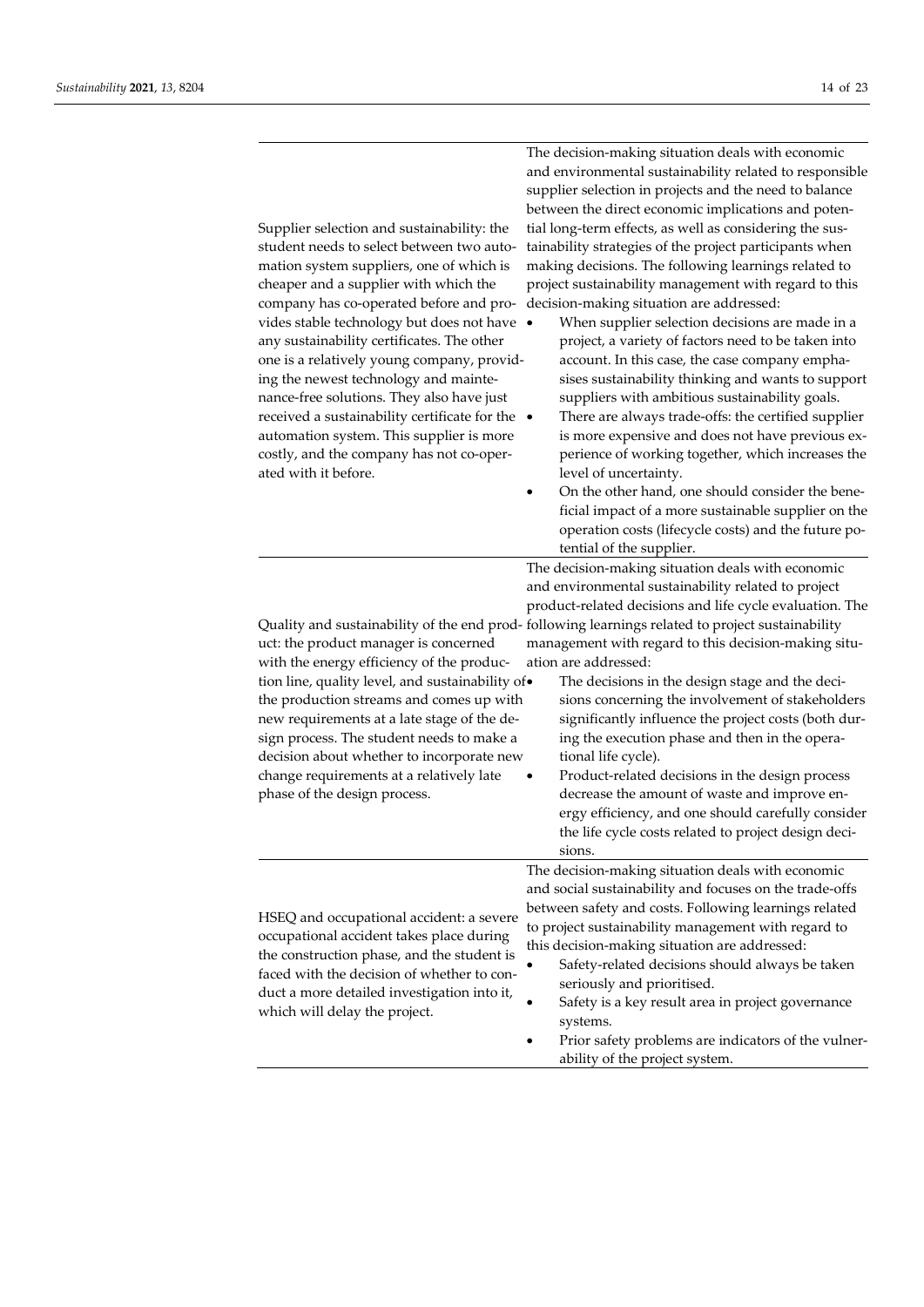|                                                      | The decision-making situation deals with economic                                                      |  |  |  |
|------------------------------------------------------|--------------------------------------------------------------------------------------------------------|--|--|--|
| and environmental sustainability and addresses the   |                                                                                                        |  |  |  |
| trade-offs between risk management costs and the po- |                                                                                                        |  |  |  |
| tential gains achieved through them. The following   |                                                                                                        |  |  |  |
|                                                      | learnings related to project sustainability management                                                 |  |  |  |
|                                                      | Poisonous substances from the production with regard to this decision-making situation are ad-         |  |  |  |
|                                                      |                                                                                                        |  |  |  |
|                                                      | One should take into account the risk strategy of                                                      |  |  |  |
|                                                      | the organisation when making risk management                                                           |  |  |  |
|                                                      | decisions.                                                                                             |  |  |  |
|                                                      | Environmental risks can pose serious threats to                                                        |  |  |  |
|                                                      | the project and threaten its viability and the social                                                  |  |  |  |
|                                                      | licence to operate.                                                                                    |  |  |  |
| $\bullet$                                            | Human decision-making biases may lead to situ-                                                         |  |  |  |
|                                                      | ations where early warning signs of potential                                                          |  |  |  |
|                                                      | problems are dismissed, and optimism bias pre-                                                         |  |  |  |
|                                                      | vails.                                                                                                 |  |  |  |
|                                                      | process, which could be either a nonrecur- dressed:<br>process consulting or to trust their instinct • |  |  |  |

# **5. Feedback and Validation**

Student feedback on the PBG experience was collected with a survey. Fifteen students answered the questionnaire after the class. Most of them (73%) reported having no experience working as a project manager, project coordinator, or similar role, and 27% of the students had project management experience of less than 2 years. Students were asked to estimate how extensively they had played computer games, and in another question, their experience of using educational games or simulations was evaluated. The results indicated that the students had quite a lot of experience with computer games in general, and they were also familiar with educational games and simulations.

#### *5.1. Project Game's Effect on Achieving Learning Goals*

The effect of the project game on learning outcomes was examined using six statements composed of the learning goals of the course. Students evaluated whether the project game had increased their ability and competence to deal with learning topics that were taught in earlier lectures and other learning materials. Students used the scale of five categories, strongly disagree (1) to strongly agree (5), to answer statements such as 'The game increased my ability to explain the basic principles related to project cost management'. The neutral category was defined as 'Neither agree nor disagree'.

The quantitative findings of the survey report are shown in Table 2. Students reported agreeing or strongly agreeing that playing the project game increased their ability to achieve all learning goals. The overall student satisfaction was high; only one student felt that the game did not increase their ability to make informed decisions that took into account the circular economy perspective.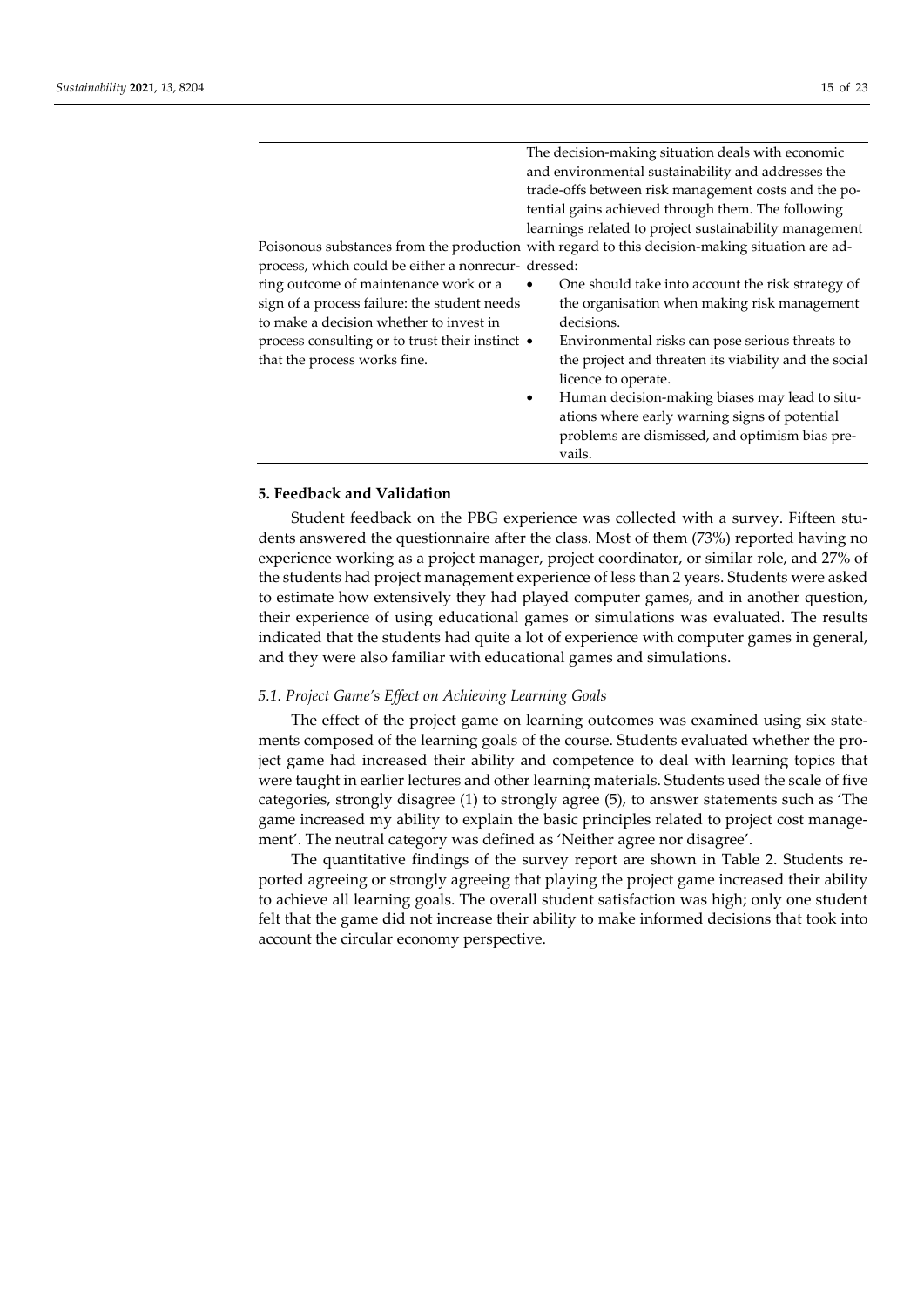| The Project Game Increased Strongly |                                                                                                                                                                                  |                 | <b>Disagree</b> | Neutral |       | Strongly |         | Me-            |
|-------------------------------------|----------------------------------------------------------------------------------------------------------------------------------------------------------------------------------|-----------------|-----------------|---------|-------|----------|---------|----------------|
|                                     | My Ability To:                                                                                                                                                                   | <b>Disagree</b> |                 |         | Agree | Agree    | Average | dian           |
| 1.                                  | Explain the basic prin-<br>ciples related to project<br>cost management.                                                                                                         | $0\%$           | $0\%$           | $0\%$   | 80%   | 20%      | 4.2     | $\overline{4}$ |
| 2.                                  | Make informed deci-<br>sions that take into ac-<br>count the circular econ-<br>omy perspective.                                                                                  | $0\%$           | 7%              | 7%      | 53%   | 33%      | 4.13    | 4              |
| 3.                                  | Understand the im-<br>portance of stakeholder<br>engagement and its im-<br>plications for project<br>performance.                                                                | $0\%$           | $0\%$           | 20%     | 40%   | 40%      | 4.2     | $\overline{4}$ |
| 4.                                  | Deal with various<br>sources of uncertainty<br>(e.g., weather risk,<br>safety, quality, and sus-<br>tainability-related prob-<br>lems) that influence<br>project implementation. | $0\%$           | $0\%$           | 13%     | 54%   | 33%      | 4.2     | 4              |
| 5.                                  | Control the project and<br>align resources to de-<br>liver the project on time<br>and within budget.                                                                             | $0\%$           | $0\%$           | 20%     | 53%   | 27%      | 4.07    | 4              |
| 6.                                  | Understand the im-<br>portance of the project<br>planning decisions in<br>the execution and oper-<br>ations phase.                                                               | $0\%$           | $0\%$           | 7%      | 53%   | 40%      | 4.33    | 4              |

**Table 2.** Students' responses on the project game affect achieving learning goals (*n* = 15).

Teachers experiences resonate with student feedback. The game solution and debriefing supported the students in internalising the complex and even paradoxical issues related to project sustainability management as well as helped them to experiment with their learnings in practice. The learning solution supported the illustration of challenging issues related to project sustainability management. The debriefing session was highly important in discussing the learnings further with the students. Here, the role of a facilitator who is very familiar with the game and its logic is very important.

## *5.2. The Project Game as a Learning Experience*

Students' satisfaction regarding suitability, motivation, challenge, and attitude was measured. The quantitative results of their answers are presented in Table 3. Overall satisfaction with the project game as a learning method was very positive; only a few negative answers were received. We point out some observations from the report that are relevant from the case study perspective.

According to the first four statements (1–4) of this part of the survey, students understood the connection between theory and the simulation of the project environment created by the project game and felt they had learned effectively. Interest and motivation were rated as high (5–8). The game was considered challenging enough (9). Some students felt the game was difficult for them to play: 27% of the answers indicated that the project game was not easy, and 27% gave a neutral response (10). The project game was played in teams of students in this exercise. A total of 80% of students thought that teamwork (11) positively affected the game results, while one student disagreed with that.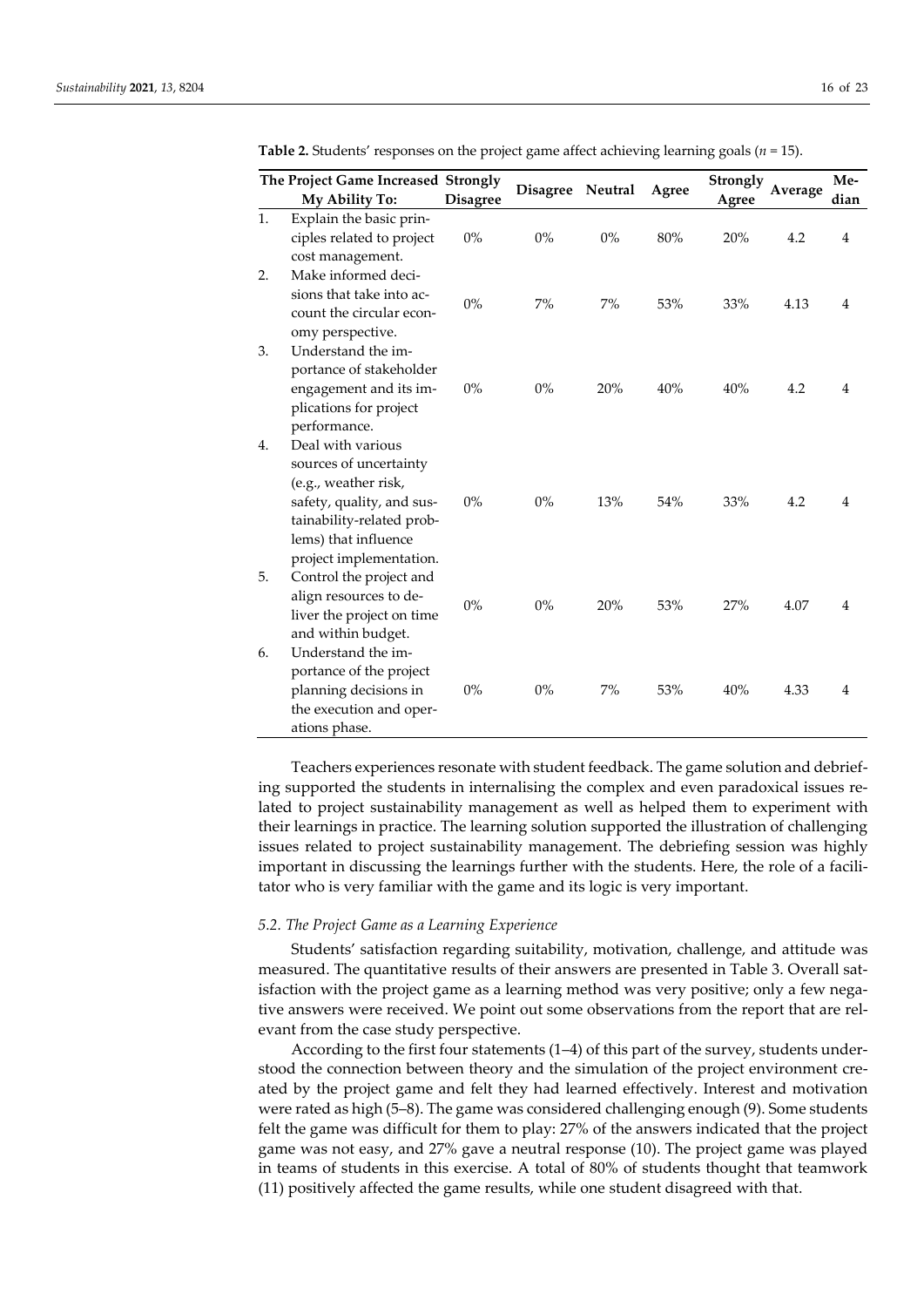The last four statements (12–15) measured attitudes towards gamified learning methods in general. There was almost 100% agreement among students that educational games can be utilised in online teaching. The majority of respondents said that they had enjoyed participating in this particular gamified learning session; only one student had a neutral opinion (14). Attitudes towards gamified learning were very positive among these students. In summary, the students felt that the use of project games in the circular economy project management education context was a useful and convenient learning experience.

|          | <b>Experience Statements</b>                                                                      | Strongly<br><b>Disagree</b> | Disagree Neutral |       | Agree  | Strongly<br>Agree | Average        | Me-<br>dian |
|----------|---------------------------------------------------------------------------------------------------|-----------------------------|------------------|-------|--------|-------------------|----------------|-------------|
| 1.       | I understand what kind<br>of real-life situations<br>the game simulated.                          | $0\%$                       | $0\%$            | 7%    | 80%    | 13%               | 4.07           | 4           |
| 2.       | The game was relevant<br>and useful addition to<br>the other learning mate-<br>rials and methods. | $0\%$                       | $0\%$            | 13%   | 60%    | 27%               | 4.13           | 4           |
| 3.       | I could apply the theory<br>that was taught in this                                               | $0\%$                       | $0\%$            | 13%   | 73%    | 13%               | $\overline{4}$ | 4           |
| 4.<br>5. | course.<br>I felt like learning.<br>The game increased my                                         | $7\%$                       | $0\%$            | 7%    | 53%    | 33%               | 4.07           | 4           |
|          | interest in the learning<br>subject.                                                              | $0\%$                       | $0\%$            | $7\%$ | 46%    | 47%               | 4.4            | 4           |
| 6.       | The game content and<br>flow captured my at-<br>tention.                                          | $0\%$                       | $0\%$            | 13%   | 40%    | 47%               | 4.33           | 4           |
| 7.       | The game boosted my<br>motivation into learn-<br>ing of project manage-<br>ment.                  | $0\%$                       | $0\%$            | 20%   | 40%    | 40%               | 4.2            | 4           |
| 8.       | My skills, focus, and ef-<br>fort contributed to the<br>game results.                             | $0\%$                       | $0\%$            | 7%    | 73%    | 20%               | 4.13           | 4           |
| 9.       | There was enough chal-<br>lenge and complexity in<br>the game.                                    | $0\%$                       | $0\%$            | 27%   | 53%    | 20%               | 3.93           | 4           |
| 10.      | Playing the game was<br>easy for me.                                                              | $0\%$                       | 27%              | 27%   | 40%    | 7%                | 3.27           | 3           |
| 11.      | Teamwork positively<br>affected the game re-<br>sults.                                            | $0\%$                       | 7%               | 13%   | 40%    | 40%               | 4.13           | 4           |
| 12.      | These kind of gamified<br>learning methods sup-<br>port online teaching.                          | $0\%$                       | $0\%$            | $0\%$ | 53%    | 47%               | 4.47           | 4           |
| 13.      | Based on my experi-<br>ence, these kind of<br>games are useful for<br>learning.                   | $0\%$                       | $0\%$            | $0\%$ | 67%    | 33%               | 4.33           | 4           |
| 14.      | I enjoyed participating<br>in this gamified learn-<br>ing session.                                | $0\%$                       | $0\%$            | $7\%$ | 40%    | $53\%$            | 4.47           | 5           |
| 15.      | In general, my attitude<br>towards gamified learn-<br>ing is positive.                            | $0\%$                       | $0\%$            | $0\%$ | $60\%$ | 40%               | 4.4            | 4           |

**Table 3.** Students' perceptions of the project game as a learning experience (*n* = 15).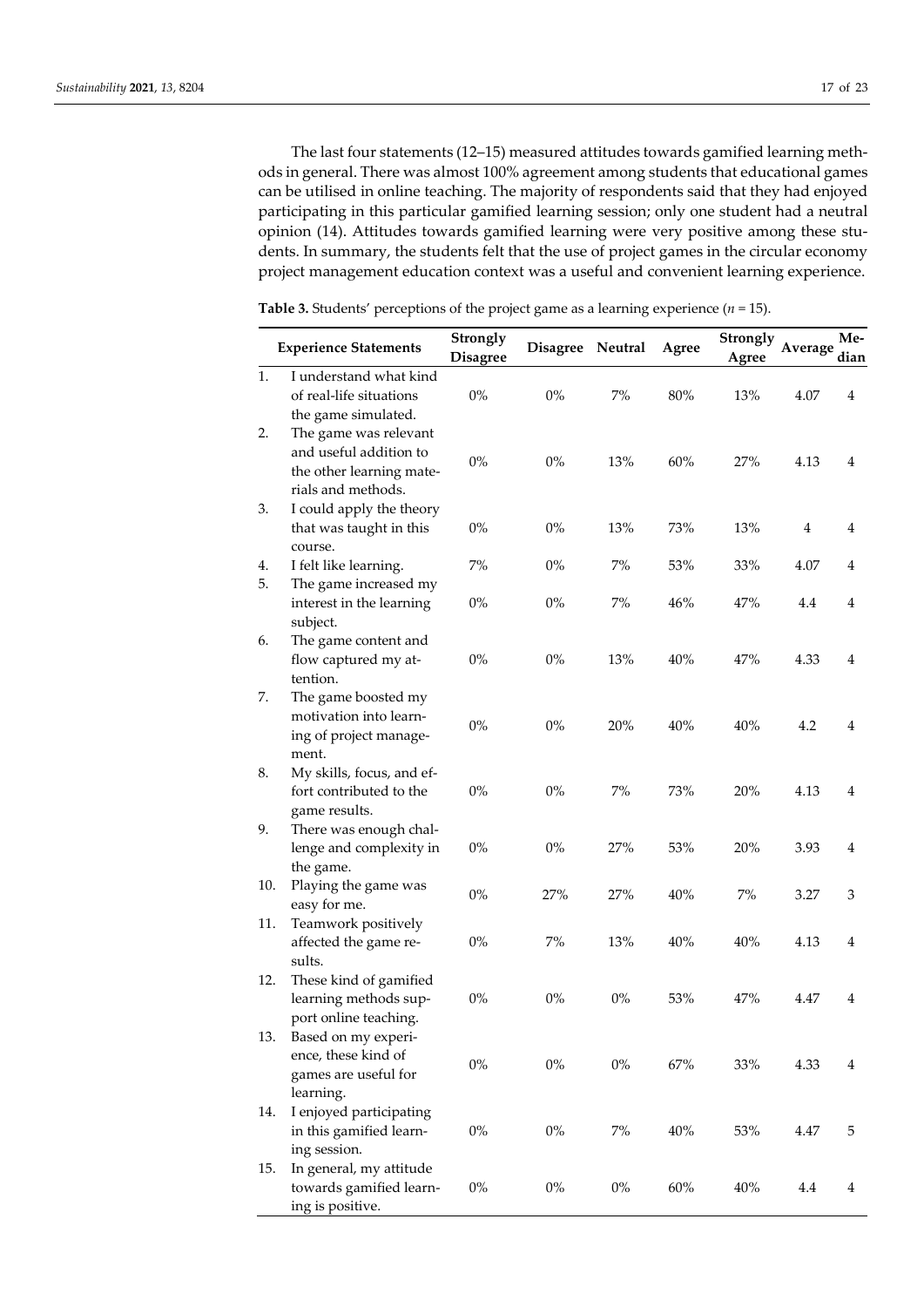We also conducted a course feedback questionnaire of this specific module about students' overall satisfaction with teaching methods, materials, and learning during the module. The average student satisfaction was 4.5/5. Open feedback from students is also aligned with student satisfaction results but indicates that there is still room for improvement:

- 'The part related to the change of requirement was a little bit cloudy, My team has some difficulties to understand it. Maybe it was just us.'
- 'It is very nice as it shows the quick consequences of your decision which kind of build your mind in terms of project management.'
- 'Show more data; numbers, percentages in order to calibrate better decision, especially in what field you should invest more in. For example, the circular economy index: what factors influence it? Have infos about the game itself readily available: example what happens if you train a worker, advantages etc (e.g., pop up window when you leave the pointer on the personnel word).'
- 'Larger titles for better visibility, scale of time (weeks) under or below the game bubbles. Would be very effective for learning to have a feedback from the game results pointing out which decisions were made 'wrongly' by the players and explanations 'why'.'

From a teacher's perspective, the learning solution is simple, but to ensure a positive learning experience, enough time should be invested in presenting the game mechanics to the students. Students' attitudes towards gaming seemed positive, and they were engaged in the gameplay.

# **6. Discussion**

In game-based learning, games are used to create an active learning experience to teach knowledge and skills [36]. Students can apply theoretical knowledge and receive immediate feedback on their actions in a game-based learning environment. We designed a learning solution with specific learning goals derived from the project sustainability management literature. The game addresses key themes identified in the literature, such as the importance of making decisions in the project design face [19], the inclusion of internal and external stakeholders in the decision-making processes [2], and understanding of how decisions during the project influence the sustainability of the project product [25]. Decisions related to sustainability have an impact on project cost, schedule, and overall value creation, which emphasises that sustainability is an integrated part of all project management processes. This goal is well-aligned with research suggesting that including a sustainability perspective in project management decisions positively affects project success [8].

Teaching sustainability management in higher education institutions with innovative digital tools plays a fundamental role in the transition toward sustainable societies. Suitable game design elements play a significant role in facilitating learning [66,67]. According to the user survey and observations, the use of the PBG as a game-based learning method in project sustainability management education supports the achievement of the learning goals. This finding is in line with research on education gamification, where the achievement of learning goals is seen to be supported by activating exercises that require applying the theory in practice [43–45]. Students indicated an understanding of how the developed game simulated the real-life phenomena of managing project costs, resources, stakeholders, and uncertainty with a circular economy project example built into the game. Despite the fact that a simulation game is always a simplified and artificial model of reality, students indicated that the game was a valuable addition to other learning materials of the course, providing them with the possibility to apply the theory in practice with the game exercise. The majority of the students agreed with the statement 'I felt like learning'. The game design process and the use of the game as a learning method can therefore be considered successful.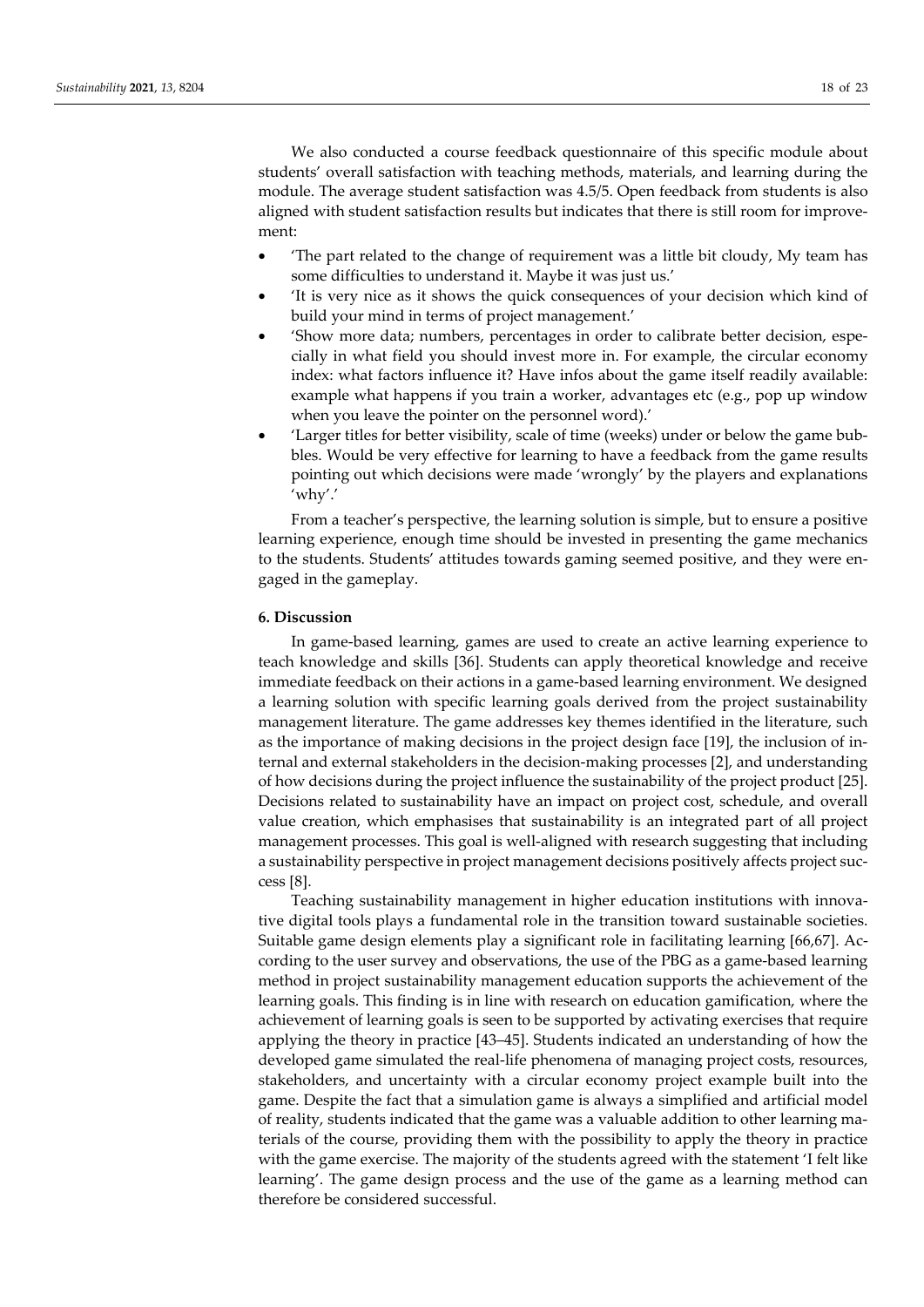Playing the PBG requires making informed decisions about which consequences can easily be seen when proceeding in the game. According to earlier research, educational games positively affect decision-making performance [42]. In addition, challenge and engagement in the game increase learning [47]. To succeed and obtain high scores in the game requires thorough planning of activities to avoid missing critical resources or losing money, just as in real-life projects. Despite meticulous preparation, something unexpected can and will happen. The game design includes challenges and surprises the students need to react to, which prepares and teaches them to solve problems, change or adjust existing plans, and develop their critical thinking skills. All of these skills are essential for future project managers.

The interest and motivation of students are usually increased in game-based learning because it is fun, exciting, and inspiring. Students' interest and motivation were well captured with the PBG exercise according to a questionnaire of game experiences and overall course feedback. Collaboration with team members was considered beneficial. Interest in the learning subject requires attention and causes interaction with the course content, which improves learning. These observations lend support to prior research findings [43,48].

Berggren and Söderlund [28] emphasise the importance of social learning in project management education, enabling knowledge co-production. Students felt that working as a team improved the game results. Teamwork also supports the development of generic skills, such as collaboration and communication skills, which are relevant for project managers regardless of the field. Debriefing sessions are considered important and included in suggested design principles in game-based learning because they bring together students and teachers in a forum where the instructor's professional knowledge and students' observations, experiences, and thoughts can be shared and discussed.

Overall, the attitude towards gamified learning was positive. Student satisfaction with the game-based learning method, in this case, can be evaluated as high because, in addition to other questions measuring favourable experiences, almost all students agreed with the statement 'I enjoyed participating in this gamified learning session'. This is especially encouraging when further developing learning solutions, including the PBG. There seems to be a shortage of this kind of highly stimulating and activating learning method in project management higher education.

## *6.1. Practical Implications*

Our results suggest that game-based learning can be used to improve learning outcomes. Based on our results, the PBG is highly suitable for teaching project sustainability in an engaging and effective manner. It facilitates the incorporation of project sustainability thinking and management as an integral and harmonised part of project management teaching. In game-based learning, students can experience situations that are most relevant to learn the topic [68].

From the game design literature, we would like to highlight the importance of defining learning goals, which are supported by situational problem-solving activities and experiential learning [51]. Flow experience during games improves learning results and positively affects learners' attitudes [52,53,56]. Therefore, it is important to design and create a game that is fascinating and that challenges the player in a reasonable way. In order to create a gameful experience for learning purposes, game design elements such as game components (points, levels, virtual goods), mechanics (rules, turns, feedback), and dynamics (constraints, emotions, progression) need to be identified [34,54,55,57]. Game design elements are the foundation for game design and use, where elements of play, pedagogy, and fidelity are combined for a motivational and educationally purposeful game [58].

In the following section, we present key design principles based on this research, which should be taken into account when designing educational games: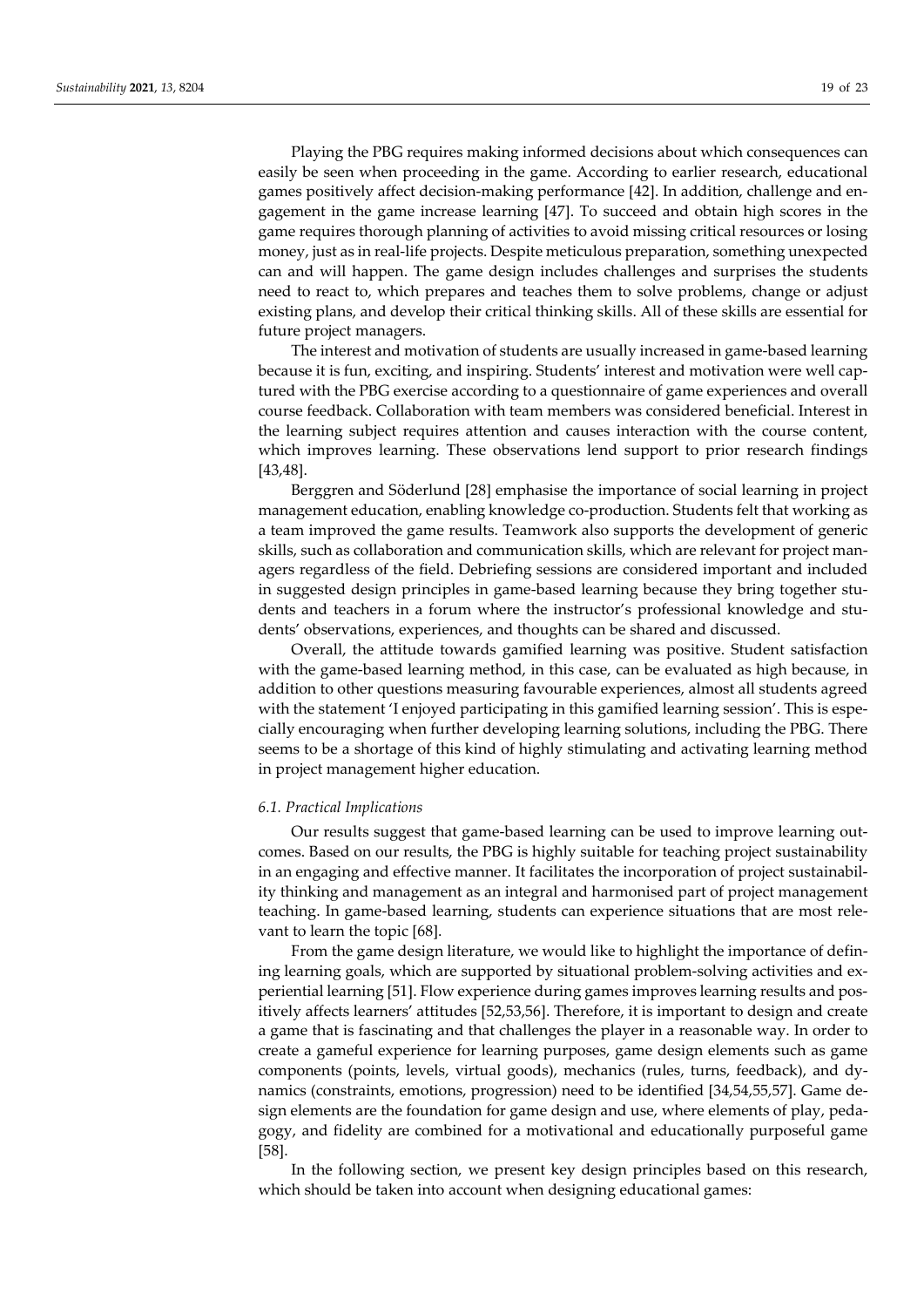- Start the design with learning goals that are based on existing knowledge in the field.
- An educational game is only one part of the learning solution, which aims to provide students with new skills and knowledge as defined in learning goals. Consider which activities students are expected to learn during the learning session and which materials are required to support preparation for the learning session.
- Educational games do not need to be realistic representations of real projects or phenomena, but realism can support meeting learning goals. Meaningful stories and narrative case descriptions will help students understand the connection between game activities and real-world situations.
- Design and apply game components, mechanics, and dynamics to create a gameful experience, engaging game, and learning environment in which students can individually or as a team make decisions and solve problems related to learning goals.
- Debriefing and student reflection are important parts of game-based learning to share and analyse what has been learned with peers and the instructor.

These design principles can be applied when creating educational games for project sustainability education or in general project management and for integrating available educational games into existing courses to create learning solutions. We also suggest that these design principles are not specific to project sustainability education but can be applied to other educational game design contexts as well.

## *6.2. Limitations and Further Research*

In this research, we applied the Project Business Game in the context of project sustainability education. We incorporated the learning goals of project sustainability management into a game-based learning solution where design principles were applied to tailor a suitable game. The results are based on a single educational game solution, which naturally limits the generalisability of the findings. The limitation of this study is the small number of students who participated, but our findings are well aligned with previous research on game-based learning. Further research on the effectiveness of game-based learning in project sustainability education should be completed with multiple student groups with different types of students to better understand the influence on learning outcomes and adjustment needs. For example, student background, social skills, prior knowledge of learning subject and experience of games may influence learning outcomes. There are also known challenges, disadvantages, and limitations regarding the use of game-based learning methods, but they were not observed or discussed in this study. Our perspective was mainly on the student experience, but there is also a need to better understand the use of educational games from the teacher's perspective. Teachers' experiences, expectations, and required skills for using game-based learning solutions would be interesting avenues for further studies.

**Author Contributions:** Conceptualisation, E.J.; methodology, K.A. and E.J; Section 4, K.A. and J.K.; data collection and analysis, E.J.; writing—original draft preparation, E.J.; writing—review and editing E.J., K.A. and J.K.; supervision, K.A.; funding acquisition, J.K. All authors have read and agreed to the published version of the manuscript.

**Funding:** This research was funded by Business Finland, grant number 1648/31/2020 and the Ministry of Education Finland, grant number OKM/131/523/2019.

**Institutional Review Board Statement:** Not applicable.

**Informed Consent Statement:** Informed consent was obtained from all subjects involved in the study.

**Data Availability Statement:** Not applicable.

**Conflicts of Interest:** The authors declare no conflicts of interest.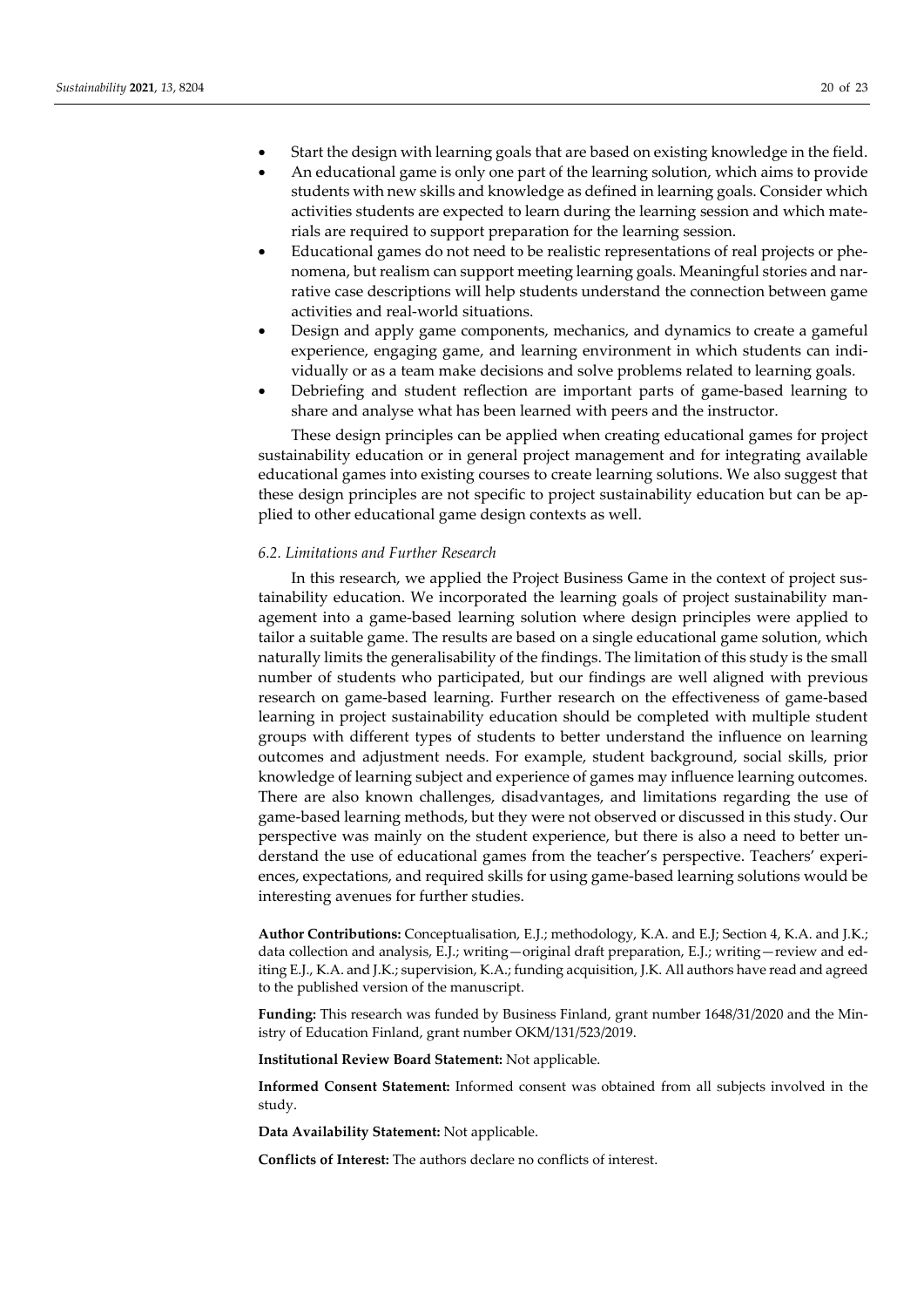# **References**

- 1. Labuschagne, C.; Brent, A.C. Sustainable project life cycle management: The need to integrate life cycles in the manufacturing sector. *Int. J. Proj. Manag.* **2005**, *23*, 159–168, doi:10.1016/j.ijproman.2004.06.003.
- 2. Silvius, A.J.G.; Schipper, R. Developing a maturity model for assessing sustainable project management. *J. Mod. Proj. Manag.* **2015**, *3*, 16–27.
- 3. Stanitsas, M.; Kirytopoulos, K.; Leopoulos, V. Integrating sustainability indicators into project management: The case of construction industry. *J. Clean. Prod.* **2021**, *279*, 123774, doi:10.1016/j.jclepro.2020.123774.
- 4. Banihashemi, S.; Hosseini, M.R.; Golizadeh, H.; Sankaran, S. Critical success factors (CSFs) for integration of sustainability into construction project management: Practices in developing countries. *Int. J. Proj. Manag.* **2017**, *35*, 1103–1119, doi:10.1016/j.ijproman.2017.01.014.
- 5. Khalifeh, A.; Farrell, P.; Alrousan, M.; Alwardat, S.; Faisal, M. Incorporating sustainability into software projects: A conceptual framework. *Int. J. Manag. Proj. Bus.* **2020**, *13*, 1339–1361, doi:10.1108/IJMPB-12-2019-0289.
- 6. Calero, C.; Piattini, M. Puzzling out Software Sustainability. *Sustain. Comput. Inform. Syst.* **2017**, *16*, 117–124, doi:10.1016/j.suscom.2017.10.011.
- 7. Marnewick, C. Information system project's sustainability capability levels. *Int. J. Proj. Manag.* **2017**, *35*, 1151–1166, doi:10.1016/j.ijproman.2017.02.014.
- 8. Carvalho, M.M.; Rabechini, R. Can project sustainability management impact project success? An empirical study applying a contingent approach. *Int. J. Proj. Manag.* **2017**, *35*, 1120–1132, doi:10.1016/j.ijproman.2017.02.018.
- 9. Khalifeh, A.; Farrell, P.; Al-edenat, M. The impact of project sustainability management (PSM) on project success. *J. Manag. Dev.* **2019**, *39*, 453–474, doi:10.1108/jmd-02-2019-0045.
- 10. Kolb, A.Y.; Kolb, D.A. Learning Styles and Learning Spaces: Enhancing Experiential Learning in Higher Education. *Acad. Manag. Learn. Educ.* **2005**, *4*, 193–212, doi:10.5465/amle.2005.17268566.
- 11. Phillips, D.C. The good, the bad, and the ugly: The many faces of constructivism. *Educ. Res.* **1995**, *24*, 5–12, doi:10.3102/0013189X024007005.
- 12. Lave, E.; Wanger, J. *Situated Learning: Legitimate Peripheral Participation*; Cambridge University Press: Cambridge, UK, 1991.
- 13. Savin-Baden, M.; Major, C.H. *Foundations of Problem-Based Learning*; McGraw-Hill Education: London, UK, 2004.
- 14. Vandaele, N.J.; Decouttere, C.J. Sustainable R&D portfolio assessment. *Decis. Support Syst.* **2013**, *54*, 1521–1532, doi:10.1016/j.dss.2012.05.054.
- 15. Martens, M.L.; Carvalho, M.M. Key factors of sustainability in project management context: A survey exploring the project managers' perspective. *Int. J. Proj. Manag.* **2017**, *35*, 1084–1102, doi:10.1016/j.ijproman.2016.04.004.
- 16. Sánchez, M.A. Integrating sustainability issues into project management. *J. Clean. Prod.* **2015**, *96*, 319–330, doi:10.1016/j.jclepro.2013.12.087.
- 17. Silvius, G. Sustainability as a new school of thought in project management. *J. Clean. Prod.* **2017**, *166*, 1479–1493, doi:10.1016/j.jclepro.2017.08.121.
- 18. Eskerod, P.; Huemann, M. Sustainable development and project stakeholder management: What standards say. *Int. J. Manag. Proj. Bus.* **2013**, *6*, 36–50, doi:10.1108/17538371311291017.
- 19. Aarseth, W.; Ahola, T.; Aaltonen, K.; Økland, A.; Andersen, B. Project sustainability strategies: A systematic literature review. *Int. J. Proj. Manag.* **2017**, *35*, 1071–1083, doi:10.1016/j.ijproman.2016.11.006.
- 20. Esteves, A.M.; Franks, D.; Vanclay, F. Social impact assessment: The state of the art. *Impact Assess. Proj. Apprais.* **2012**, *30*, 34–42, doi:10.1080/14615517.2012.660356.
- 21. Liu, C.; Zhang, K.; Zhang, J. Sustainable utilization of regional water resources: Experiences from the Hai Hua ecological industry pilot zone (HHEIPZ) Project in China. *J. Clean. Prod.* **2010**, *18*, 447–453, doi:10.1016/j.jclepro.2009.11.011.
- 22. Shi, Q.; Zuo, J.; Zillante, G. Exploring the management of sustainable construction at the programme level: A Chinese case study. *Constr. Manag. Econ.* **2012**, *30*, 425–440, doi:10.1080/01446193.2012.683200.
- 23. Davies, A.; Macaulay, S.; Debarro, T.; Thurston, M. Making innovation happen in a megaproject: London's crossrail suburban railway system. *Proj. Manag. J.* **2014**, *45*, 25–37, doi:10.1002/pmj.21461.
- 24. Reiman, T.; Rollenhagen, C. Does the concept of safety culture help or hinder systems thinking in safety? *Accid. Anal. Prev.* **2014**, *68*, 5–15, doi:10.1016/j.aap.2013.10.033.
- 25. Toljaga-Nikolić, D.; Todorović, M.; Dobrota, M.; Obradović, T.; Obradović, V. Project management and sustainability: Playing trick or treat with the planet. *Sustainability* **2020**, *12*, 8619, doi:10.3390/su12208619.
- 26. International Project Management Association. Individual Competence Baseline version 4. Available online: www.ipma.world/individuals/standard/ (accessed on 19 May 2021).
- 27. Wiek, A.; Withycombe, L.; Redman, C.L. Key competencies in sustainability: A reference framework for academic program development. *Sustain. Sci.* **2011**, *6*, 203–218, doi:10.1007/s11625-011-0132-6.
- 28. Silvius, A.J.G.; Schipper, R.P.J. Sustainability in project management competencies: Analyzing the competence gap of project managers. *J. Hum. Resour. Sustain. Stud.* **2014**, *2*, 40–58, doi:10.4236/jhrss.2014.22005.
- 29. Berggren, C.; Söderlund, J. Rethinking project management education: Social twists and knowledge co-production. *Int. J. Proj. Manag.* **2008**, *26*, 286–296, doi:10.1016/j.ijproman.2008.01.004.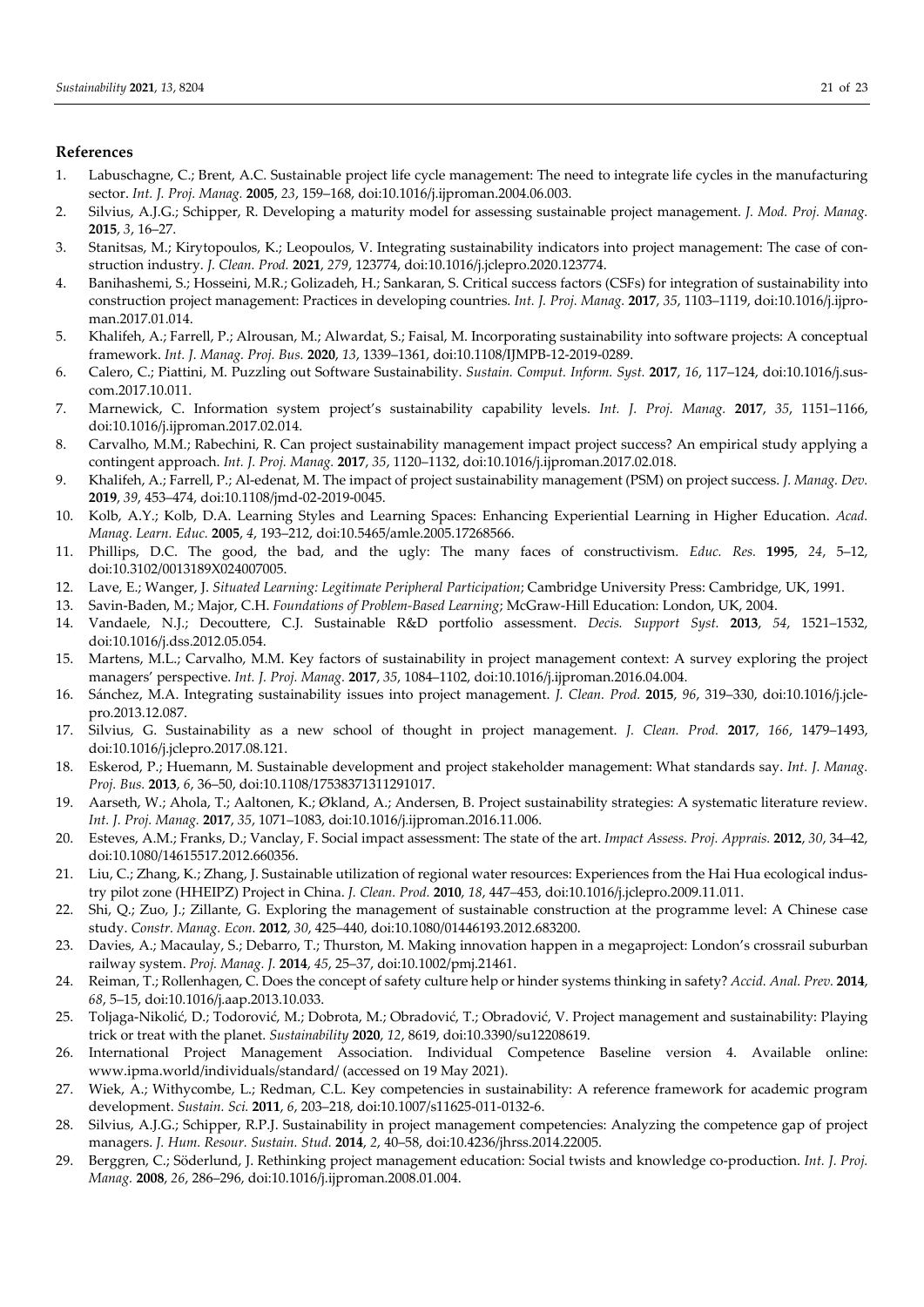- 30. Deterding, S.; Dixon, D.; Khaled, R.; Nacke, L. From Game Design Elements to Gamefulness: Defining 'Gamification'. *In Proceedings of the 15th International Academic MindTrek Conference: Envisioning Future Media Environments, Tampere, Finland, 28–30 September, 2011; pp. 9–15.*
- 31. Zichermann, G.; Cunningham, C. *Gamification by Design: Implementing Game Mechanics in Web and Mobile Apps*; O'Reilly Media Inc.: Sebastopol, CA, USA, 2011.
- 32. Huotari, K.; Hamari, J. A definition for gamification: Anchoring gamification in the service marketing literature. *Electron. Mark.*  **2017**, *27*, 21–31, doi:10.1007/s12525-015-0212-z.
- 33. Simões, J.; Aguiar, A. A social gamification framework for a K-6 learning platform. *Comput. Hum. Behav.* **2013**, *29*, 345–353, doi:10.1016/j.chb.2012.06.007.
- 34. Kapp, K.M.; Lucas, B.; Mesch, R. *The Gamification of Learning and Instruction Fieldbook: Ideas into Practice*; Wiley: San Francisco, CA, USA, 2014.
- 35. Landers, R.N. Developing a theory of gamified learning. *Simul. Gaming* **2014**, *45*, 752–768, doi:10.1177/1046878114563660.
- 36. Shaffer, D.W.; Squire, K.R.; Halverson, R.; Gee, J.P. Video games and the future of learning. *Phi Delta Kappan* **2005**, *87*, 105–111, doi:10.1177/003172170508700205.
- 37. Sauve, L.; Renaud, L.; Kaufman, D.; Marquis, J.S. Distinguishing between games and simulation: A systematic review. *Educ. Technol. Soc.* **2007**, *10*, 247–256.
- 38. de Freitas, S. Are games effective learning tools? A review of educational games. *Educ. Technol. Soc.* **2018**, *21*, 74–84.
- 39. Plass, J.L.; Homer, B.D.; Kinzer, C.K. Foundations of game-based learning. *Educ. Psychol.* **2015**, *50*, 258–283, doi:10.1080/00461520.2015.1122533.
- 40. Dicheva, D.; Dichev, C.; Agre, G.; Angelova, G. Gamification in Education: A Systematic Mapping Study*. Technol. Soc.* **2015**, *18*, 75–88.
- 41. Subhash, S.; Cudney, E.A. Gamified learning in higher education: A systematic review of the literature. *Comput. Hum. Behav.*  **2018**, *87*, 192–206, doi:10.1016/j.chb.2018.05.028.
- 42. Rumeser, D.; Emsley, M. Can serious games improve project management decision making under complexity? *Proj. Manag. J.*  **2019**, *50*, 23–39, doi:10.1177/8756972818808982.
- 43. Antonaci, A.; Dagnino, F.M.; Ott, M.; Bellotti, F.; Berta, R.; de Gloria, A.; Lavagnino, E.; Romero, M.; Usart, M.; Mayer, I. A gamified collaborative course in entrepreneurship: Focus on objectives and tools. *Comput. Hum. Behav.* **2015**, *51*, 1276–1283, doi:10.1016/j.chb.2014.11.082.
- 44. Barbosa, M.W.; de Ávila Rodrigues, C. Project portfolio management teaching: Contributions of a gamified approach. *Int. J. Manag. Educ.* **2020**, *18*, 100388, doi:10.1016/j.ijme.2020.100388.
- 45. Hamzeh, F.; Theokaris, C.; Rouhana, C.; Abbas, Y. Application of hands-on simulation games to improve classroom experience. *Eur. J. Eng. Educ.* **2017**, *42*, 471–481, doi:10.1080/03043797.2016.1190688.
- 46. Abdul Jabbar, A.I.; Felicia, P. Gameplay engagement and learning in game-based learning. *Rev. Educ. Res.* **2015**, *85*, 740–779, doi:10.3102/0034654315577210.
- 47. Hamari, J.; Shernoff, D.J.; Rowe, E.; Coller, B.; Asbell-Clarke, J.; Edwards, T. Challenging games help students learn: An empirical study on engagement, flow and immersion in game-based learning. *Comput. Hum. Behav.* **2016**, *54*, 170–179, doi:10.1016/j.chb.2015.07.045.
- 48. Day-Black, C.; Merrill, E.; Konzelman, L.; Williams, T.; Hart, N. Gamification: An innovative teaching-learning strategy for the digital nursing student in community health nursing course. *ABNF J.* **2015**, *26*, 90–93.
- 49. Mathrani, A.; Christian, S.; Ponder-Sutton, A. PlayIT: Game Based Learning Approach for Teaching Programming Concepts*. Int. Forum Educ. Technol. Soc.* **2016**, *19*, 5–17.
- 50. Berg Marklund, B.;Alkind Taylor, A.-S. Educational games in practice: The challenges involved in conducting a game-based curriculum. *Electron. J. E-Learn.* **2012**, *14*, 122–135.
- 51. Kolb, D.A. *Experiential Learning: Experience as the Source of Learning and Development*; Prentice-Hall: Englewood Cliffs, NJ, USA, 1984.
- 52. Csikszentmihalyi, M.; Abuhamdeh,S.;Nakamura, J. *Flow and the Foundations of Positive Psychology;* Springer: Dordrecht, The Netherlands, 2014, doi:10.1007/978-94-017-9088-8\_15.
- 53. Kiili, K. Digital game-based learning: Towards an experiential gaming model. *Internet High. Educ.* **2005**, *8*, 13–24, doi:10.1016/j.iheduc.2004.12.001.
- 54. Salen, K.; Zimmerman, E. *Rules of Play: Game Design Fundamentals*; The MIT Press: Cambridge, MA, USA, 2004.
- 55. Werbach, K.; Hunter, D. *For the Win: How Game Thinking Can Revolutionize Your Business*; Wharton Digital Press: Philadelphia, PA, USA, 2012.
- 56. Annetta, L.A. The 'I's' have it: A framework for serious educational game design. *Rev. Gen. Psychol.* **2010**, *14*, 105–112, doi:10.1037/a0018985.
- 57. Robson, K.; Plangger, K.; Kietzmann, J.H.; McCarthy, I.; Pitt, L. Is it all a game? Understanding the principles of gamification. *Bus. Horiz.* **2015**, *58*, 411–420, doi:10.1016/j.bushor.2015.03.006.
- 58. Rooney, P. A theoretical framework for serious game design: Exploring pedagogy, play and fidelity and their implications for the design process. *Int. J. Game-Based Learn.* **2012**, *2*, 41–60 doi:10.4018/ijgbl.2012100103.
- 59. Mitgutsch, K.; Alvarado, N. Purposeful by Design. A Serious Game Design Assessment Model. In Proceedings of the International Conference on the Foundations of Digital Games, New York, NY, USA, 29 May–1 June 2012; pp. 121–128.